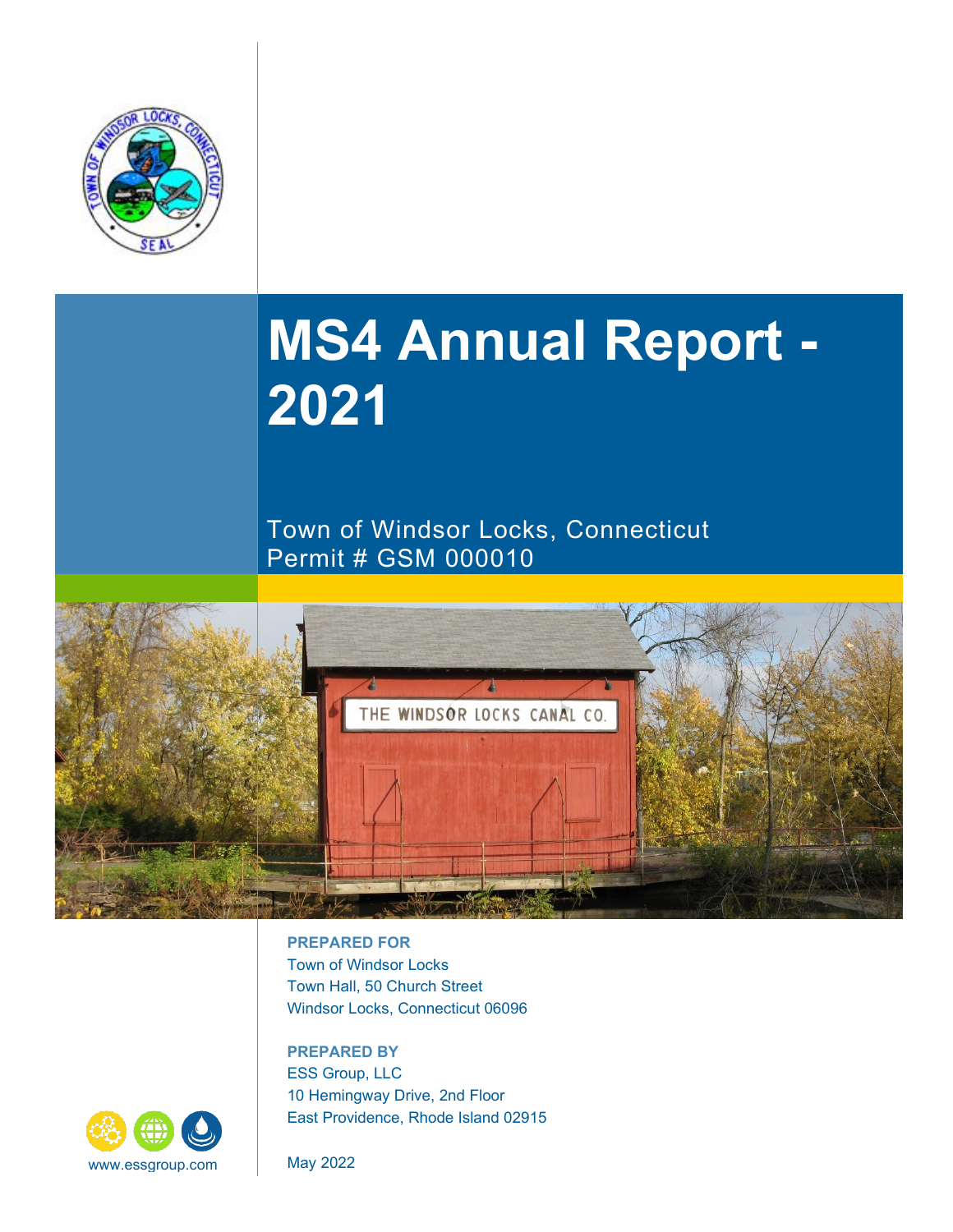

# **TABLE OF CONTENTS**

# **SECTION**

# **PAGE**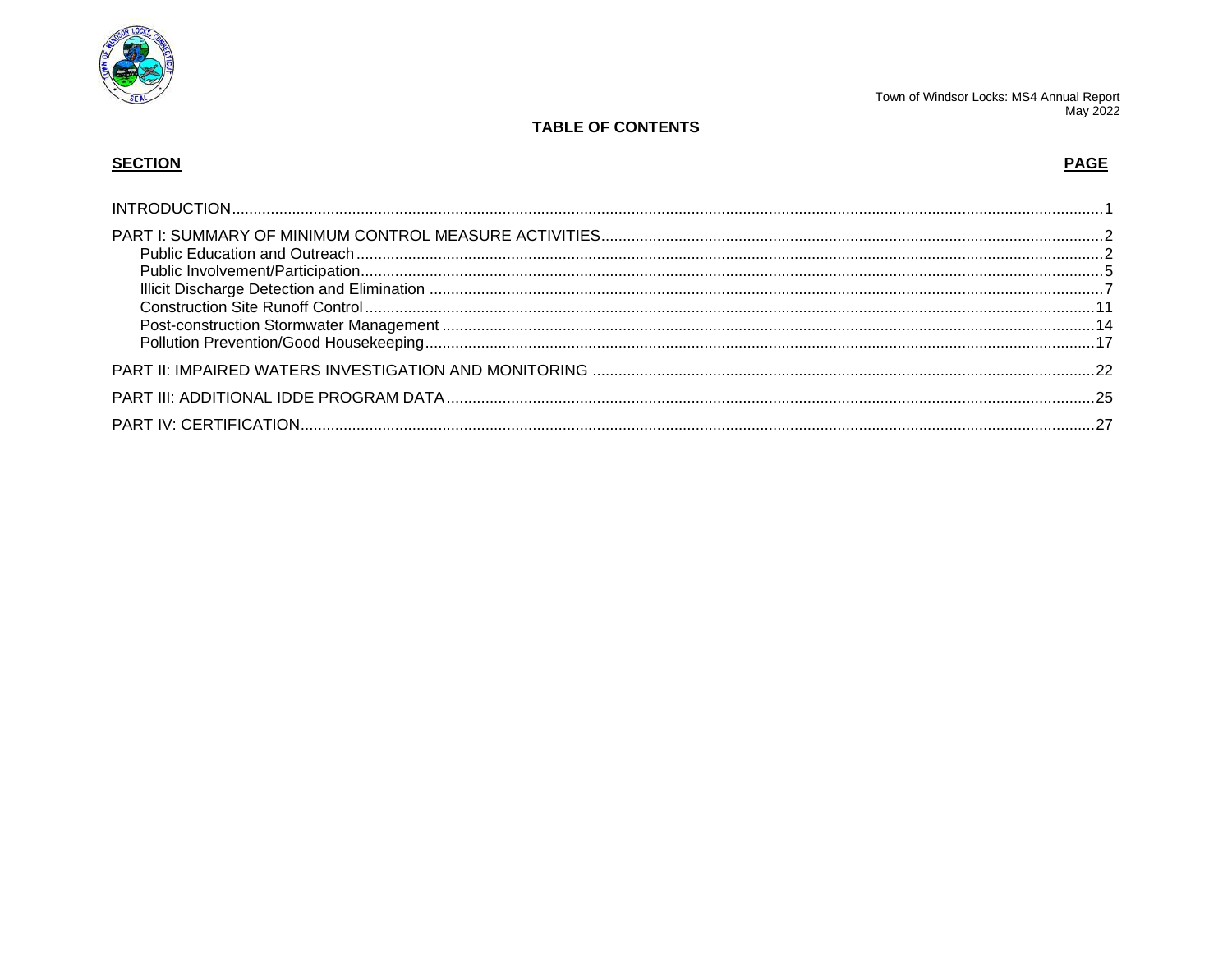

#### <span id="page-2-0"></span>**INTRODUCTION**

Town of Windsor Locks: MS4 Annual Report May 2022

This report documents the Town of Windsor Locks' efforts to comply with the conditions of the *General Permit for the Discharge of Stormwater from Small Municipal Storm Sewer Systems* (the General Permit) to the maximum extent practicable (MEP) from January 1, 2021 to December 31, 2021. The report is structured to address each minimum control measure (MCM) required by the General Permit, including the following:

- Public Education and Outreach\*
- Public Involvement and Participation\*
- Illicit Discharge Detection and Elimination
- Construction Site Runoff Control
- Post-construction Stormwater Management
- Pollution Prevention and Good Housekeeping

\*Due to the COVID-19 pandemic, public outreach and public involvement activities were more limited than planned in 2021. The Town of Windsor Locks is striving to continue to carry out its mission and provide services to the greatest extent practicable while keeping both the public and our workforce safe.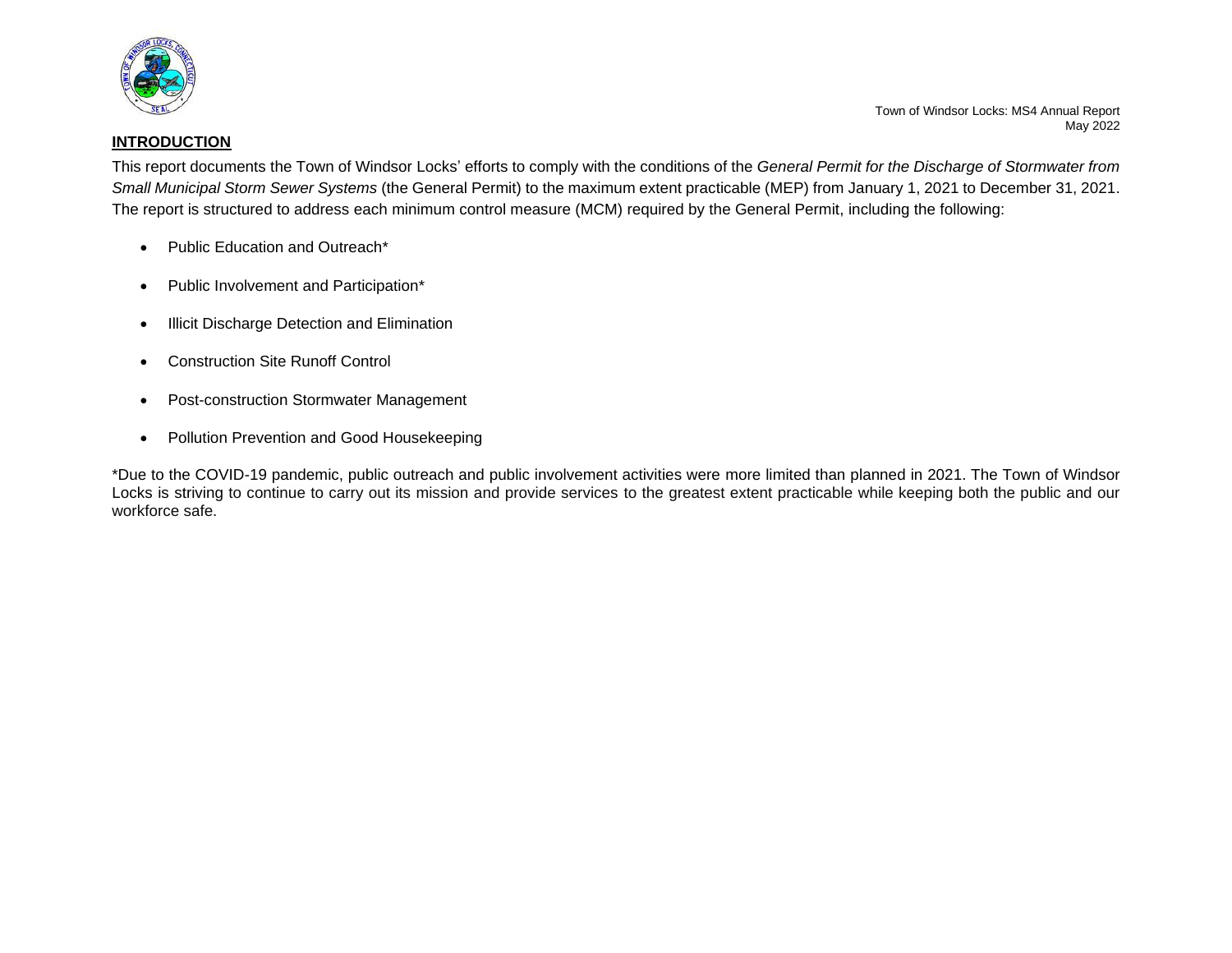

## <span id="page-3-0"></span>**PART I: SUMMARY OF MINIMUM CONTROL MEASURE ACTIVITIES**

## <span id="page-3-1"></span>**Public Education and Outreach**

A summary of the Town's progress under this MCM is presented in the following tables:

# **Table 1.1 Public Education and Outreach BMP Summary**

| <b>BMP</b>                                                  | <b>Status</b> | <b>Activities in Current Reporting Period</b>                                                                                                                                                                                                                                                                                                                                                                                                                                                                                                                                                                                                                                                                                                                                                                                                                             | <b>Measurable</b><br>Goal                                           | Department /<br><b>Person</b><br><b>Responsible</b> | <b>Due</b>     | <b>Date</b><br><b>Completed</b><br>or Projected<br><b>Completion</b><br><b>Date</b> | <b>Additional Details</b>                                                                                                                                    |
|-------------------------------------------------------------|---------------|---------------------------------------------------------------------------------------------------------------------------------------------------------------------------------------------------------------------------------------------------------------------------------------------------------------------------------------------------------------------------------------------------------------------------------------------------------------------------------------------------------------------------------------------------------------------------------------------------------------------------------------------------------------------------------------------------------------------------------------------------------------------------------------------------------------------------------------------------------------------------|---------------------------------------------------------------------|-----------------------------------------------------|----------------|-------------------------------------------------------------------------------------|--------------------------------------------------------------------------------------------------------------------------------------------------------------|
| $1 - 1$<br>Implement<br>Public<br>Education and<br>Outreach | Ongoing       | Public Works hosts a stormwater webpage<br>that provides information specific to the<br>MS4, as well as links to key external<br>stormwater resources.<br>Informational stormwater posters are<br>located in public offices that are<br>responsible for issuing permits or are<br>otherwise involved in stormwater pollution<br>prevention.<br>A bulletin board specific to stormwater<br>management with helpful tips, facts, and<br>the local hotline/reporting process has<br>been placed at Town Hall.<br>The Town Planner and local landscape<br>architect met with High School Science<br>Class to add greenery, and native<br>plantings, and reduce impervious surfaces<br>in the school's courtyard. Project to be<br>completed in 2022.<br>Outreach to Board of Finance - Funding<br>was secured to implement stormwater<br>measures during road rehabilitation. | The public<br>education<br>program is<br>implemented<br>and tracked | Department<br>of Public<br>Works                    | Jul 1,<br>2018 | Jul 1, 2017<br>(Ongoing)                                                            | The webpage is<br>currently housed at<br>the following web<br>address:<br>https://www.windso<br>rlocksct.org/<br>/public-<br>works/stormwater-<br>management |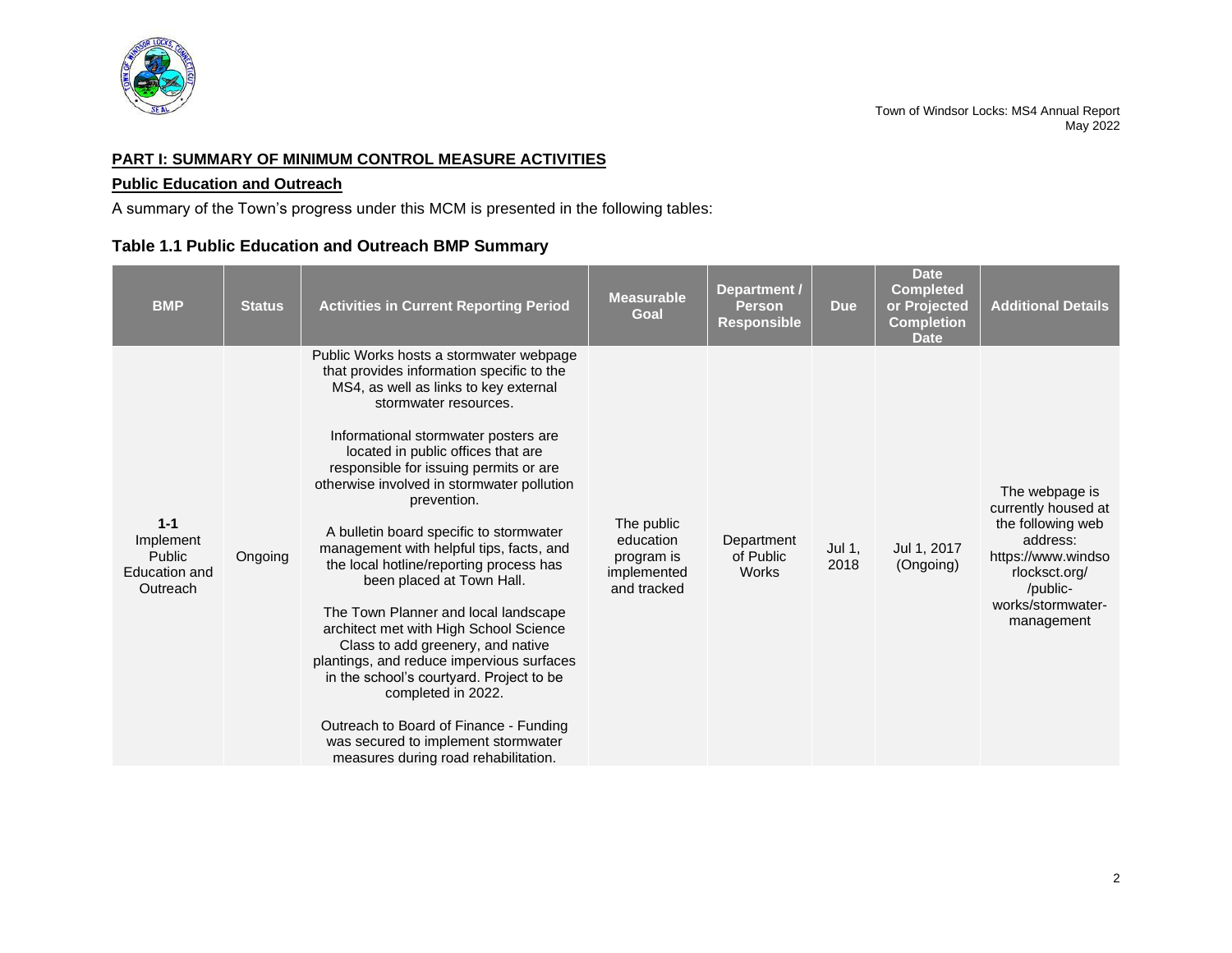

| <b>BMP</b>                                                                   | <b>Status</b> | <b>Activities in Current Reporting Period</b>                                                       | <b>Measurable</b><br>Goal                                                                   | Department /<br>Person<br><b>Responsible</b> | <b>Due</b>     | <b>Date</b><br><b>Completed</b><br>or Projected<br><b>Completion</b><br><b>Date</b> | <b>Additional Details</b>                                                                                                                                                                                                        |
|------------------------------------------------------------------------------|---------------|-----------------------------------------------------------------------------------------------------|---------------------------------------------------------------------------------------------|----------------------------------------------|----------------|-------------------------------------------------------------------------------------|----------------------------------------------------------------------------------------------------------------------------------------------------------------------------------------------------------------------------------|
| $1 - 2$<br>Address<br>Education/<br>Outreach for<br>Pollutants of<br>Concern | Ongoing       | Maintained a link to educational materials<br>on the Town's stormwater webpage.<br>(see BMP 1-1)    | Educational<br>materials on<br>pollutants of<br>concern are<br>distributed<br>and/or posted | Department<br>of Public<br><b>Works</b>      | Jul 1,<br>2018 | Jul 1, 2017<br>(Ongoing)                                                            | https://nemo.uconn<br>.edu/ms4/implemen<br>t/public-<br>education.htm                                                                                                                                                            |
| $1 - 3$<br>Inspection and<br>Maintenance<br>of<br>Watercourse<br>Signage     | Ongoing       | Signage inspected for conformance and<br>visibility. Inspection and maintenance<br>records tracked. | Inspections and<br>maintenance of<br>signage are<br>completed and<br>tracked                | Department<br>of Public<br>Works             | Jul 1,<br>2017 | Jul 1, 2017<br>(Ongoing)                                                            | Visual inspections<br>are part of the<br>routine as PW<br>employees travel<br>routes across<br>Town. Additionally,<br>the Highway<br>Foreman makes<br>routine specific<br>inspections at a<br>minimum of four<br>times per year. |

#### **1.2 Describe any Public Education and Outreach activities planned for the next year, if applicable.**

The Town of Windsor Locks will continue ongoing public education and outreach activities. The Town is now a Bronze-Level Certified Sustainable CT community (awarded in 2020); through the pursuit of the accreditation, there are overlapping educational components that will continue to strengthen the outreach efforts. This year we will continue working with the high school honors science class in planning, designing, and constructing one green infrastructure project at the school. On 1/28/2021, the Town of Windsor Locks and The Nature Conservancy hosted a Community Resiliency Building workshop with twelve local stakeholders, residents, businesses, and local organizations to develop priority community resiliency action items. WLPS and Town Planner have engaged GreenSkills of New Haven regarding creating a "green jobs" landscaping training program in 2021 for local high school students and graduates. We also had a seminar scheduled for March 11, 2020 with CT NEMO on stormwater concepts and impacts, green practices that had to be canceled per COVID-19. We hope to reschedule for this year virtually.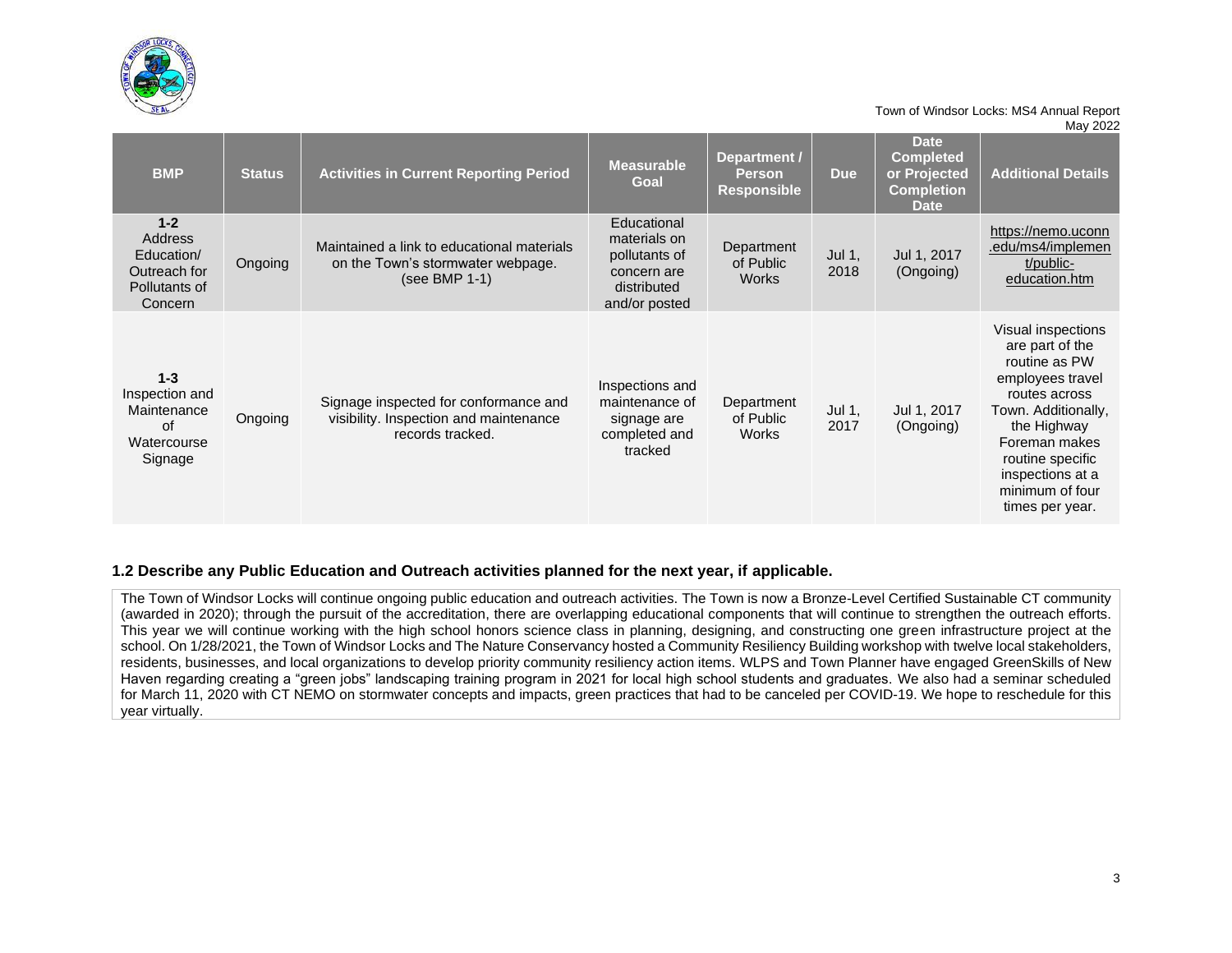

# **Table 1.3 Details of Activities Implemented to Educate the Community on Stormwater**

| <b>Program Element/Activity</b>                                                                                                          | <b>Audience (and</b><br>number of people<br>reached) | Topic(s) covered                                                    | <b>Pollutant of Concern</b><br>addressed<br>(If applicable) | Responsible dept. or partner org. |
|------------------------------------------------------------------------------------------------------------------------------------------|------------------------------------------------------|---------------------------------------------------------------------|-------------------------------------------------------------|-----------------------------------|
| 1-1<br>Implement Public Education and Outreach:<br>Outreach Event at Windsor Locks High<br>School                                        | N/A                                                  | Reduction of<br>impervious surface<br>in the school's<br>courtyard. | General                                                     | <b>Town Planner</b>               |
| $1 - 2$<br>Address Education/ Outreach for Pollutants<br>of Concern:<br><b>Provide Educational Materials to General</b><br><b>Public</b> | N/A                                                  | Sedimentation                                                       | Suspended sediments                                         | <b>Town Planner</b>               |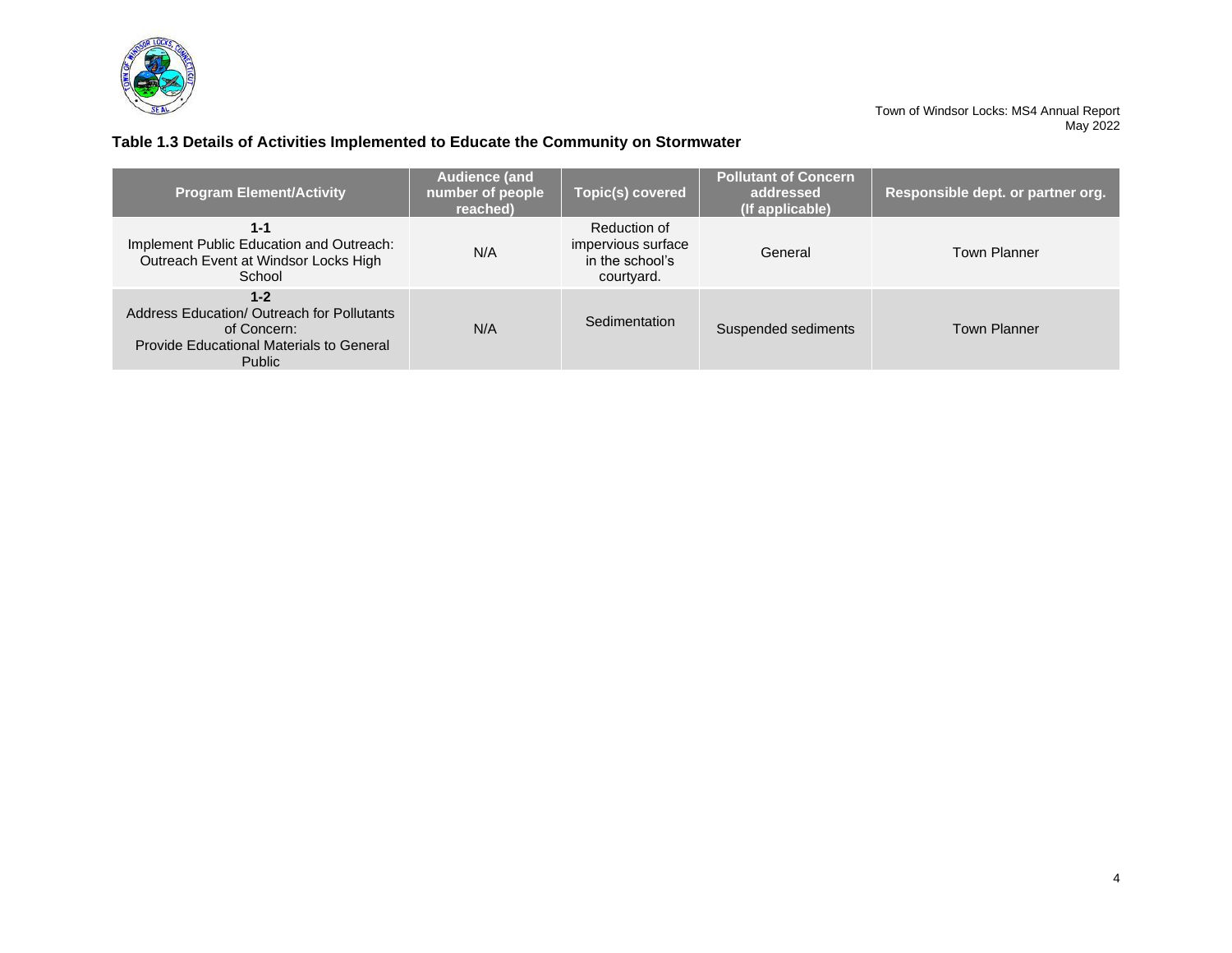

# <span id="page-6-0"></span>**Public Involvement/Participation**

A summary of the Town's progress under this MCM is presented in the following tables:

# **Table 2.1 Public Involvement/Participation BMP Summary**

| <b>BMP</b>                                                           | <b>Status</b>        | <b>Activities in</b><br>current<br>reporting period                                                     | <b>Measurable</b><br>goal                                                  | Department /<br><b>Person</b><br><b>Responsible</b>             | <b>Due</b>                                                                               | <b>Date</b><br>completed or<br>projected<br>completion<br>date                                            | <b>Additional details</b>                                                                                                        |
|----------------------------------------------------------------------|----------------------|---------------------------------------------------------------------------------------------------------|----------------------------------------------------------------------------|-----------------------------------------------------------------|------------------------------------------------------------------------------------------|-----------------------------------------------------------------------------------------------------------|----------------------------------------------------------------------------------------------------------------------------------|
| $2 - 1$<br>Comply with<br><b>Public Notice</b><br>Requirements       | Complete             | Stormwater<br>Management<br>Plan developed<br>and posted for<br>public review.                          | Public<br>notifications                                                    |                                                                 | Stormwater<br>Management<br>Plan received<br>Apr 3,<br>by DEEP on<br>2017<br>May 2, 2017 |                                                                                                           | The Stormwater Management Plan and Annual                                                                                        |
| for the<br>Stormwater<br>Management<br>Plan and<br>Annual<br>Reports | Complete<br>for 2021 | <b>Annual Report</b><br>developed,<br>posted for public<br>review, and<br>submitted to<br>DEEP.         | are made<br>according to<br>required<br>schedules                          | Department<br>of Public<br><b>Works</b>                         | Feb<br>15,<br>2021<br>(Public<br>Draft)<br>Apr 1,<br>2021<br>(Final)                     | 2019 Report<br>posted for<br>public review<br>Submitted to<br><b>DEEP</b><br>(Ongoing on<br>annual basis) | Reports are posted on the Town's stormwater<br>webpage:<br>https://www.windsorlocksct.org/<br>public-works/stormwater-management |
| $2 - 2$<br>Support<br>Community<br>Clean-Ups                         | Complete<br>for 2021 | Five community<br>clean-up events<br>were completed<br>in 2021 with<br>assistance from<br>Town offices. | Clean-up<br>assistance<br>provided on<br>an annual<br>basis and<br>tracked | Department<br>of Public<br>Works/<br>Conservation<br>Commission | Jun 30,<br>2018                                                                          | Jun 30, 2018<br>(Ongoing on<br>annual basis)                                                              |                                                                                                                                  |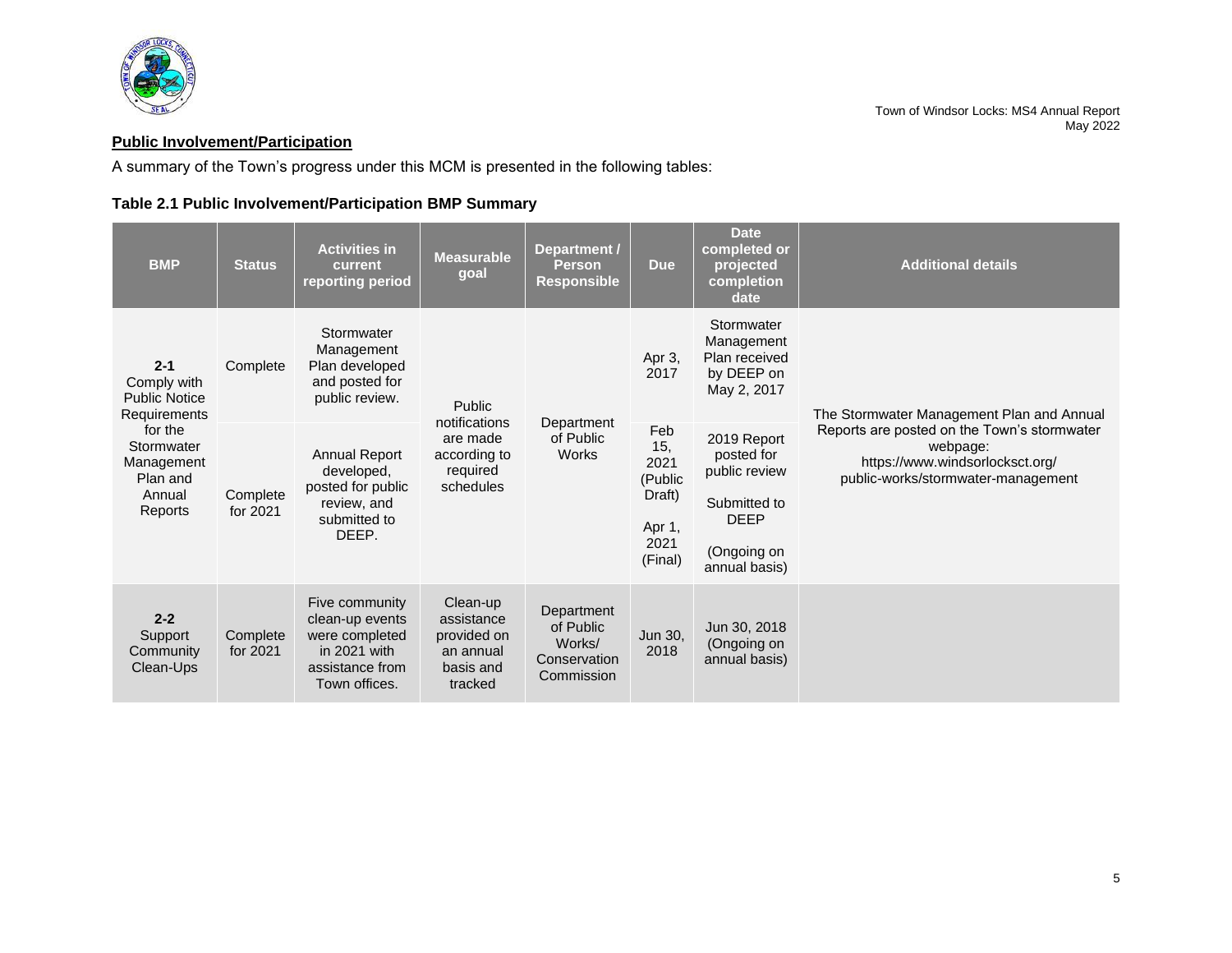

# **2.2 Describe any Public Involvement/Participation activities planned for the next year, if applicable**

| <b>Waterway / Park Clean Up</b><br><b>Schedule</b> | <b>Occurrence</b>          | <b>Department / Person Responsible</b>          |  |  |
|----------------------------------------------------|----------------------------|-------------------------------------------------|--|--|
| <b>Waterworks Brook</b>                            | Annually in April/May      | Scouts, Conservation Commission                 |  |  |
| Source to Sea – CT River Trail                     | Annually in September      | Conservation Commission, Friends of the Canal   |  |  |
| <b>Spring Park</b>                                 | Annually in September      | Youth Services, Scouts, Conservation Commission |  |  |
| Pesci Park                                         | Annually in September      | Youth Services, Scouts, Conservation Commission |  |  |
| Main Street                                        | Annually May and September | First Selectman's Office and Friends            |  |  |
| Public Involvement/Participation                   |                            |                                                 |  |  |
| Rain Barrel Sale                                   | April - May 2022           | <b>Public Works</b>                             |  |  |

# **Table 2.3 Public Involvement/Participation reporting metrics**

| <b>Metrics</b>                                                        | <b>Implemented</b> | <b>Date</b>                         | <b>Posted</b>                                                     |
|-----------------------------------------------------------------------|--------------------|-------------------------------------|-------------------------------------------------------------------|
| Availability of the Stormwater Management Plan<br>Announced to Public | Yes                | May 1, 2017                         | https://www.windsorlocksct.org/public-works/stormwater-management |
| Availability of Annual Report Announced to Public                     | Yes                | February 2021/<br><b>April 2021</b> | https://www.windsorlocksct.org/public-works/stormwater-management |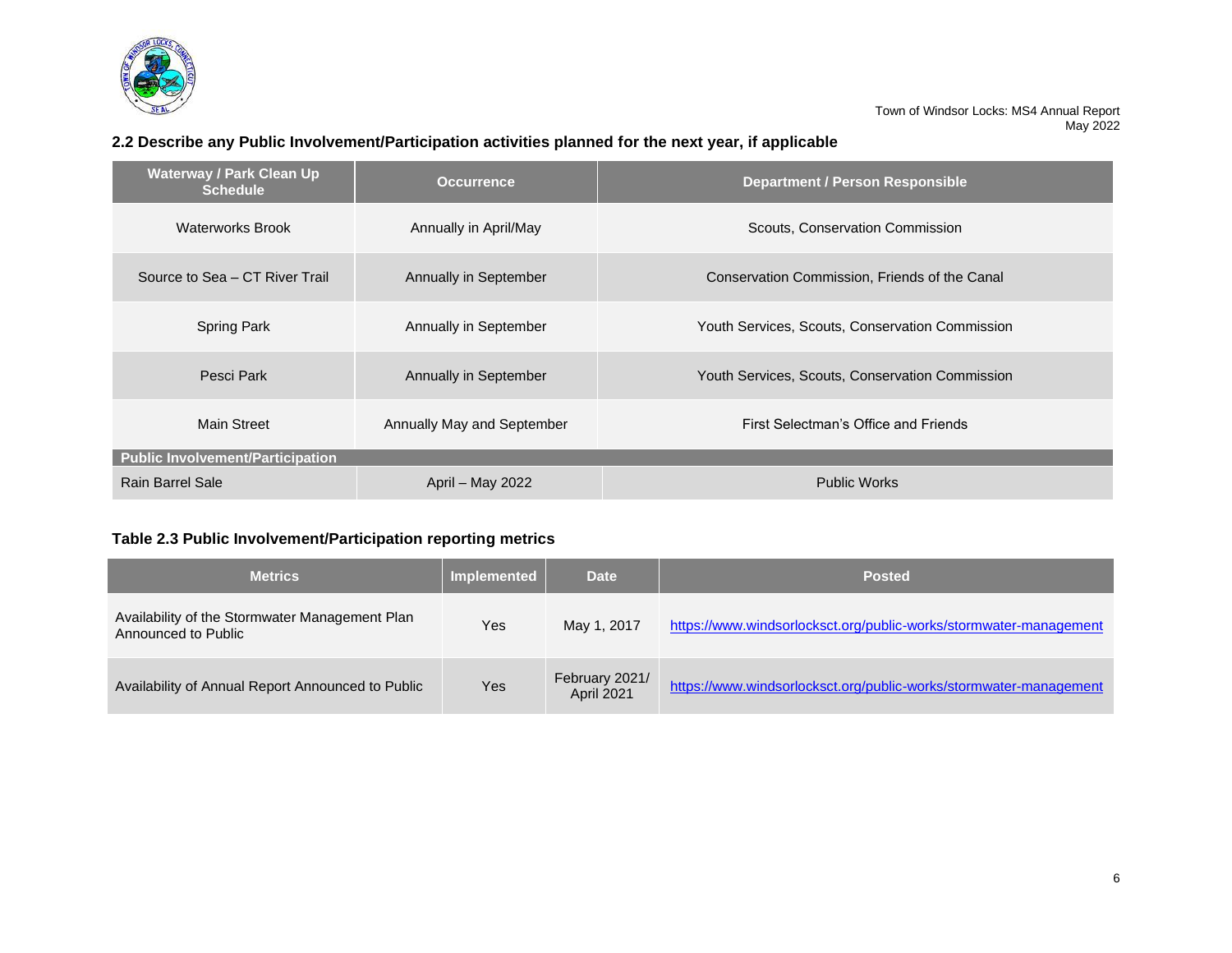

## <span id="page-8-0"></span>**Illicit Discharge Detection and Elimination**

A summary of the Town's progress under this MCM is presented in the following tables:

# **Table 3.1 Illicit Discharge Detection and Elimination BMP Summary**

| <b>B</b> mp                                                                                         | <b>Status</b> | <b>Activities in Current</b><br><b>Reporting Period</b>                                                                                                                                                                                                                          | <b>Measurable</b><br>Goal                                                                 | Department /<br><b>Person</b><br><b>Responsible</b> | <b>Due</b>       | <b>Date</b><br><b>Completed</b><br>or Projected<br><b>Completion</b><br><b>Date</b> | <b>Additional Details</b>                                                                                                                                                                                                                                                                                                                       |
|-----------------------------------------------------------------------------------------------------|---------------|----------------------------------------------------------------------------------------------------------------------------------------------------------------------------------------------------------------------------------------------------------------------------------|-------------------------------------------------------------------------------------------|-----------------------------------------------------|------------------|-------------------------------------------------------------------------------------|-------------------------------------------------------------------------------------------------------------------------------------------------------------------------------------------------------------------------------------------------------------------------------------------------------------------------------------------------|
| $3 - 1$<br>Develop<br>Written<br><b>IDDE</b><br>Program                                             | Complete      | Draft IDDE program has been<br>developed.                                                                                                                                                                                                                                        | <b>Written IDDE</b><br>program<br>developed                                               | Department<br>of Public<br><b>Works</b>             | Jul 1,<br>2018   | Jun 29, 2018<br>(Draft)                                                             |                                                                                                                                                                                                                                                                                                                                                 |
| $3 - 2$<br>Develop List<br>and Maps of<br>All MS4<br>Stormwater<br>Outfalls in<br>Priority<br>Areas | Complete      | List of stormwater outfalls in<br>priority areas has been<br>developed.<br>The Town's stormwater atlas<br>has been updated and brought<br>into a GIS geodatabase.<br>Stormwater features, including<br>catch basins, manholes, and<br>outfalls have been assigned<br>unique IDs. | Outfall<br>database and<br>maps<br>developed                                              | Department<br>of Public<br><b>Works</b>             | Jul 1,<br>2019   | May 31, 2019                                                                        | Will be updated on ongoing basis, as<br>new priority areas or outfalls are<br>identified.                                                                                                                                                                                                                                                       |
| $3 - 3$<br>Implement<br>Citizen<br>Reporting<br>Program                                             | Complete      | The Town received no citizen<br>report and investigated one in<br>2021.                                                                                                                                                                                                          | Citizen<br>reporting<br>system<br>established.<br>Reports<br>investigated<br>and tracked. | Department<br>of Public<br>Works                    | Jul $1,$<br>2017 | Jul 1, 2017                                                                         | Citizens may report suspected illicit<br>discharges to the MS4 by emailing<br>the Public Works Director. Reports<br>submitted through this system will be<br>investigated and the outcomes of<br>each investigation will be tracked.<br>The program will be updated, as<br>necessary, to facilitate citizen<br>reporting of illicit discharges. |
| $3 - 4$<br>Establish<br>Legal<br>Authority to<br>Prohibit Illicit<br><b>Discharges</b>              | Complete      | No amendments to report in<br>2021                                                                                                                                                                                                                                               | Amended<br>ordinance<br>and/or<br>regulations<br>adopted (as<br>needed)                   | Department<br>of Public<br><b>Works</b>             | Jul 1,<br>2018   | Jul 1, 2017<br>(Amendments<br>as needed)                                            | Illicit discharges are currently<br>prohibited under Chapter 307 of the<br>Windsor Locks Code of Ordinances.                                                                                                                                                                                                                                    |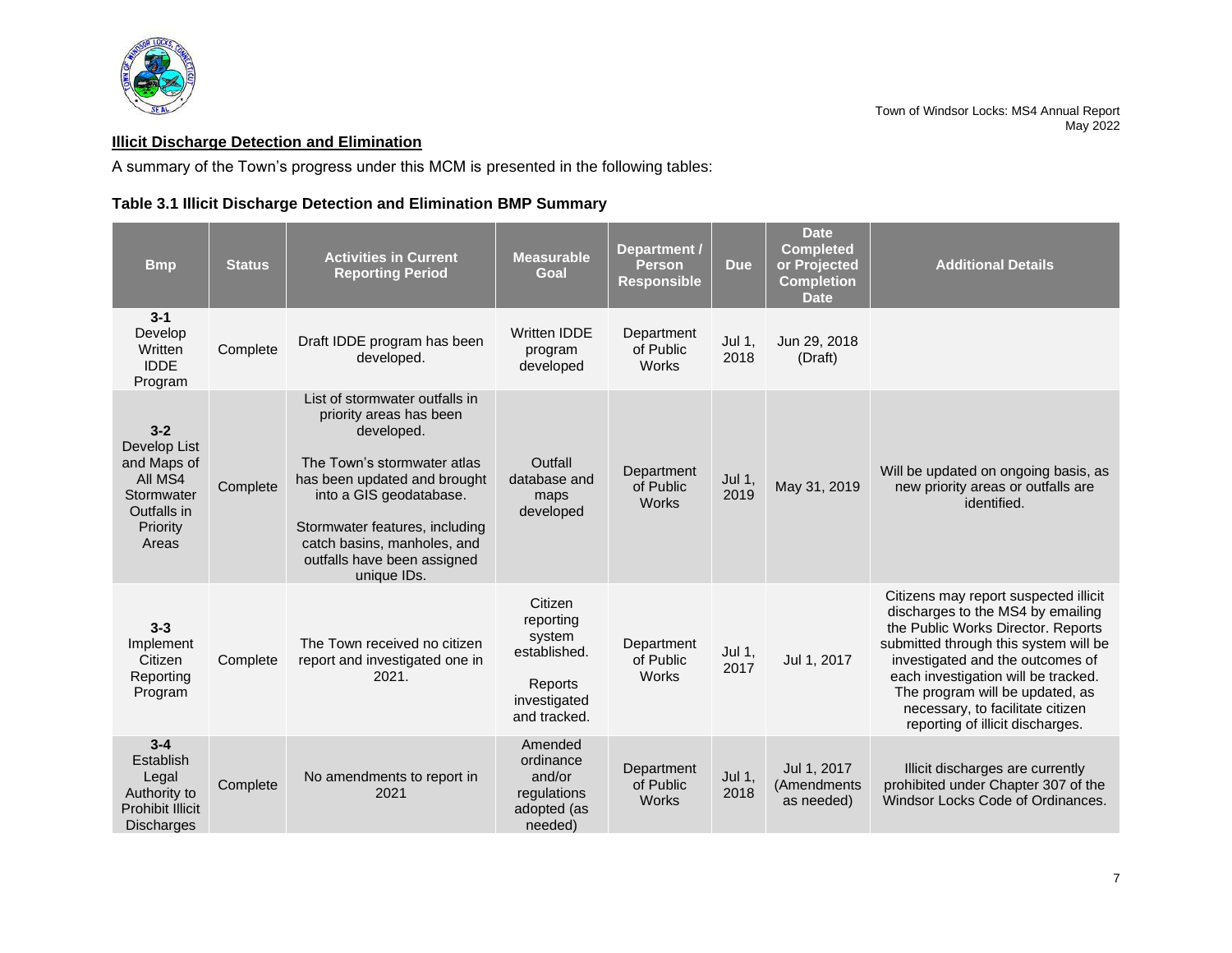

| <b>Bmp</b>                                                                           | <b>Status</b>                   | <b>Activities in Current</b><br><b>Reporting Period</b>                                                                                                                                                                                                                              | <b>Measurable</b><br>Goal                                                                                             | Department /<br><b>Person</b><br><b>Responsible</b> | <b>Due</b>          | <b>Date</b><br><b>Completed</b><br>or Projected<br><b>Completion</b><br><b>Date</b> | <b>Additional Details</b>                                                                                                                                                      |
|--------------------------------------------------------------------------------------|---------------------------------|--------------------------------------------------------------------------------------------------------------------------------------------------------------------------------------------------------------------------------------------------------------------------------------|-----------------------------------------------------------------------------------------------------------------------|-----------------------------------------------------|---------------------|-------------------------------------------------------------------------------------|--------------------------------------------------------------------------------------------------------------------------------------------------------------------------------|
| $3-5$<br>Develop<br>Record<br>Keeping<br>System for<br><b>IDDE</b><br>Tracking       | Complete                        | No additional activities                                                                                                                                                                                                                                                             | <b>IDDE</b> database<br>developed                                                                                     | Department<br>of Public<br><b>Works</b>             | Jul 1,<br>2017      | Jul 1, 2017<br>(Revised as<br>needed)                                               | IDDE database will be linked to MS4<br>geodatabase (BMP 3-2)                                                                                                                   |
| $3-6$<br>Address<br><b>IDDE</b> in<br>Areas with<br>Pollutants of<br>Concern         | Ongoing                         | Outfall inspections have been<br>conducted during dry and wet<br>weather conditions at eight<br>priority outfalls<br>Video surveillance of drainage<br>infrastructure is required prior<br>to engineering of sanitary,<br>drainage, or road surface to<br>identify cross-connections | <b>Illicit</b><br>discharges<br>screened,<br>tracked, and<br>eliminated in<br>areas with<br>pollutants of<br>concern. | Department<br>of Public<br><b>Works</b>             | Jun<br>30,<br>2018  | Jun 30, 2018<br>(Ongoing<br>thereafter)                                             | IDDE program will be refined to focus<br>more on priority outfalls as other<br>IDDE BMP components are<br>advanced and allow for more<br>systematic investigation and tracking |
| $3 - 7$<br>Support<br>Hazardous<br>Waste<br>Collection<br>and<br>Recycling<br>Events | Ongoing<br>complete<br>for 2020 | The Town hosted the annual<br><b>Hazardous Waste Collection</b><br>Day event on October 23,<br>2021                                                                                                                                                                                  | Hazardous<br>waste<br>collection<br>event held and<br>results tracked                                                 | Department<br>of Public<br><b>Works</b>             | June<br>30.<br>2018 | Ongoing on<br>annual basis                                                          | Event encourages residents of the<br>Windsor Locks MS4 and other<br>nearby communities to properly<br>dispose of household hazardous<br>waste                                  |

## **3.2 Describe any IDDE activities planned for the next year, if applicable.**

Continue to implement and track prioritized IDDE activities in the MS4.

Continue to update maps of MS4 stormwater drainage networks as changes occur or new infrastructure is added.

Dry and wet weather outfall screening will continue in 2022. Illicit discharges will continue to be investigated and eliminated, as they are discovered.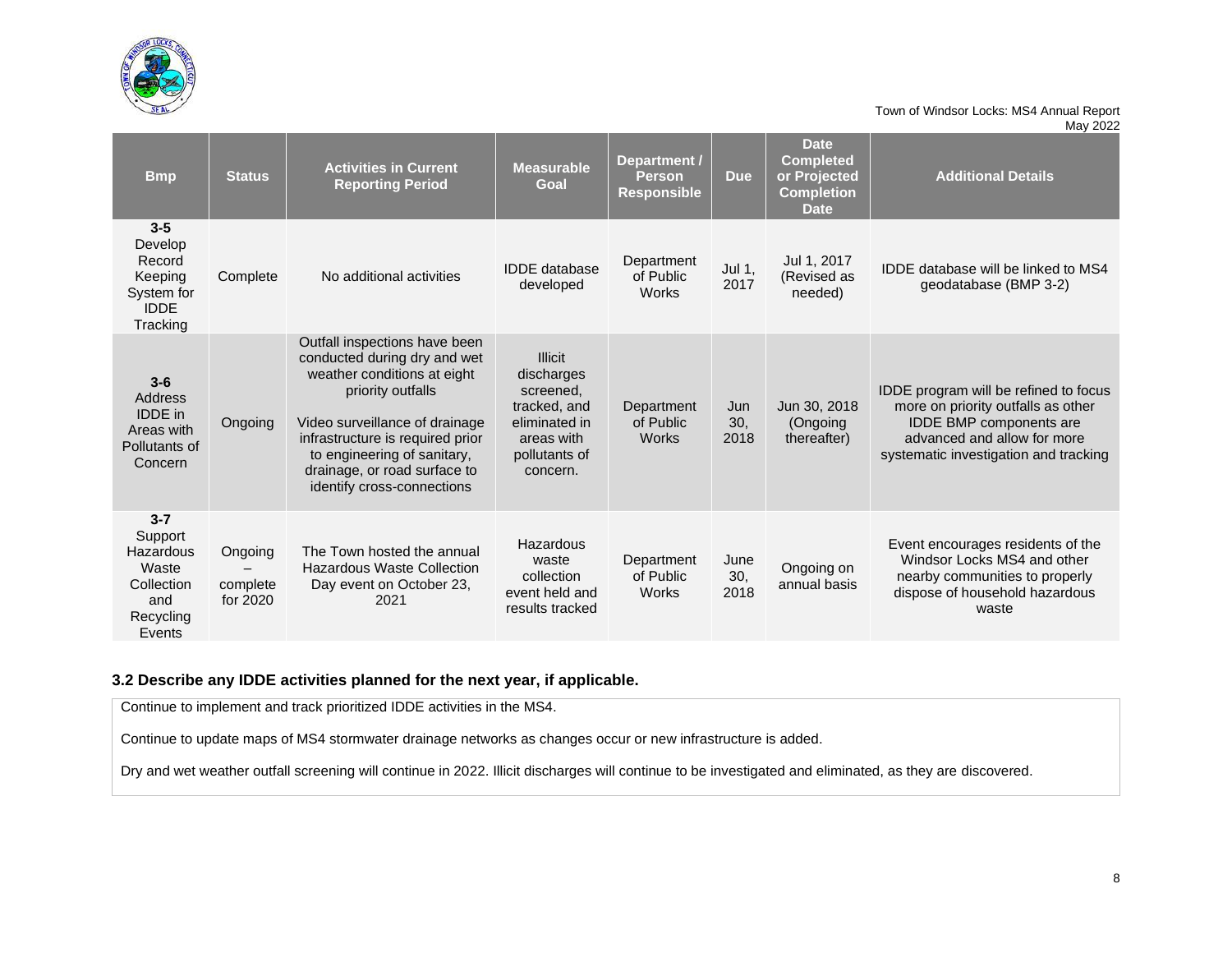

#### **Table 3.3 List of Citizen Reports Of Suspected Illicit Discharges Received During this Reporting Period**

| Date of Report        | <b>Location / Suspected Source</b> | <b>Response Taken</b> \ |
|-----------------------|------------------------------------|-------------------------|
| Zero received in 2021 | none                               |                         |

#### **Table 3.4 Records of Illicit Discharges Occurring During the Reporting Period and SSOs July 2012 Through End of Reporting Period**

| Location<br>(Lat Long/ Street<br><b>Crossing /Address</b><br>and Receiving<br><b>Water</b> )                        | Date and<br><b>Duration of</b><br><b>Occurrence</b> | Discharge to<br>MS4 or<br><b>Surface</b><br><b>Water</b> | <b>Estimated</b><br><b>Volume</b><br><b>Discharged</b> | <b>Known or</b><br><b>Suspected</b><br>Cause /<br><b>Responsible</b><br><b>Party</b> | <b>Corrective Measures Planned and</b><br><b>Completed (Include Dates)</b> | <b>Sampling</b><br>Data (If<br>Applicable) |
|---------------------------------------------------------------------------------------------------------------------|-----------------------------------------------------|----------------------------------------------------------|--------------------------------------------------------|--------------------------------------------------------------------------------------|----------------------------------------------------------------------------|--------------------------------------------|
| Oak Street<br><b>Connecticut River</b>                                                                              | <b>Unknown</b><br>duration                          | MS4                                                      | <b>Unknown</b>                                         | Residential<br>sanitary<br>connection to<br>the MS4                                  | 4 Connections redirected to sanitary sewer                                 | N/A                                        |
| <b>Spring Street</b><br><b>Outfall SPR2</b><br>Discharging to<br>Paper Mill Brook<br>(tributary to Kettle<br>Brook) | June 13, 2019                                       | Surface<br>water via<br>MS4                              | $< 0.05$ cfs                                           | Unknown but<br>residential<br>graywater<br>connection to<br>the MS4<br>suspected     | Catchment will be investigated in 2022                                     | See Part II                                |

#### **3.5 Briefly describe the method used to track illicit discharge reports, responses to those reports, and who was responsible for tracking this information.**

Illicit discharges are reported directly to the Director of Public Works, who coordinates the investigation, response, and tracking of each incident. Additional details on means and methods are available in the IDDE Plan.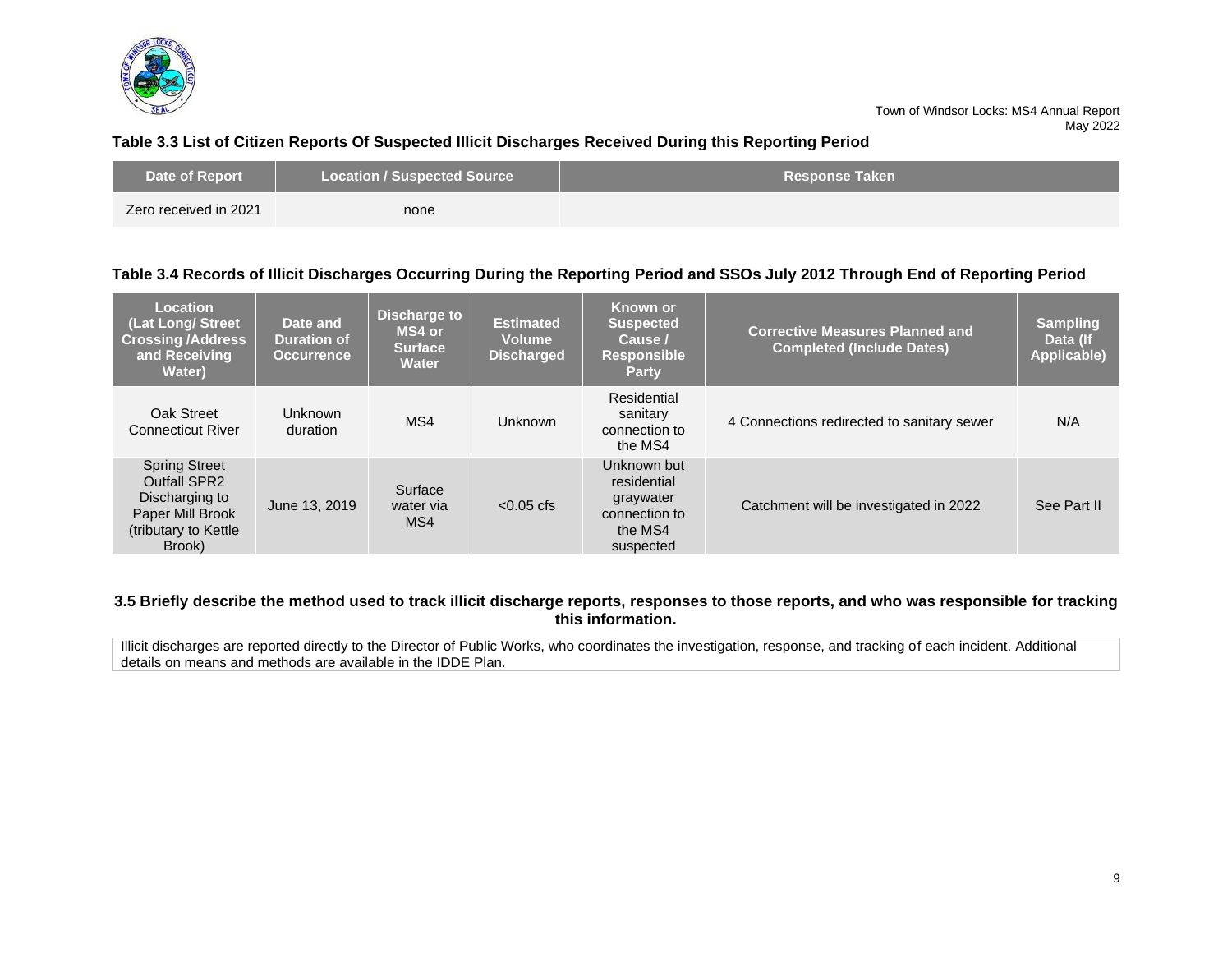

#### **Table 3.6 Summary of Actions Taken to Address Septic Failures**

| Location and nature of structure with failing<br>septic systems | Actions taken to respond to and address the<br>failures | Impacted waterbody or watershed, if known |  |
|-----------------------------------------------------------------|---------------------------------------------------------|-------------------------------------------|--|
| No septic failures identified in 2021                           |                                                         |                                           |  |

## **Table 3.7 IDDE Reporting Metrics**

| <b>Metrics</b>                                                       | Value                     |
|----------------------------------------------------------------------|---------------------------|
| Estimated or actual number of MS4 outfalls                           | 91                        |
| Estimated or actual number of interconnections                       | Determination in progress |
| Outfall mapping complete                                             | 100%                      |
| Interconnection mapping complete                                     | Determination in progress |
| System-wide mapping complete (detailed MS4 infrastructure)           | Determination in progress |
| Outfall assessment and priority ranking                              | 15%                       |
| Dry weather screening of all High and Low priority outfalls complete | 2 outfalls screened       |
| Catchment investigations complete                                    | $\mathbf 0$               |
| The estimated percentage of MS4 catchment areas investigated         | $0\%$                     |

#### **3.8 Briefly describe the IDDE training for employees involved in carrying out IDDE tasks including what type of training is provided and how often is it given** (minimum once per year).

IDDE training for employees is provided on an ongoing basis and annual basis. Training has included the following topics: general goals and objectives of the Stormwater Management Plan, identification and reporting of illicit discharges and improper waste disposal, spill response protocols and respective responsibilities of involved personnel, street sweeping, green infrastructure, and revegetation of erosion-prone areas. Continuous discussions with staff pertaining to stormwater and pollutants occur on an ad hoc and on the job basis.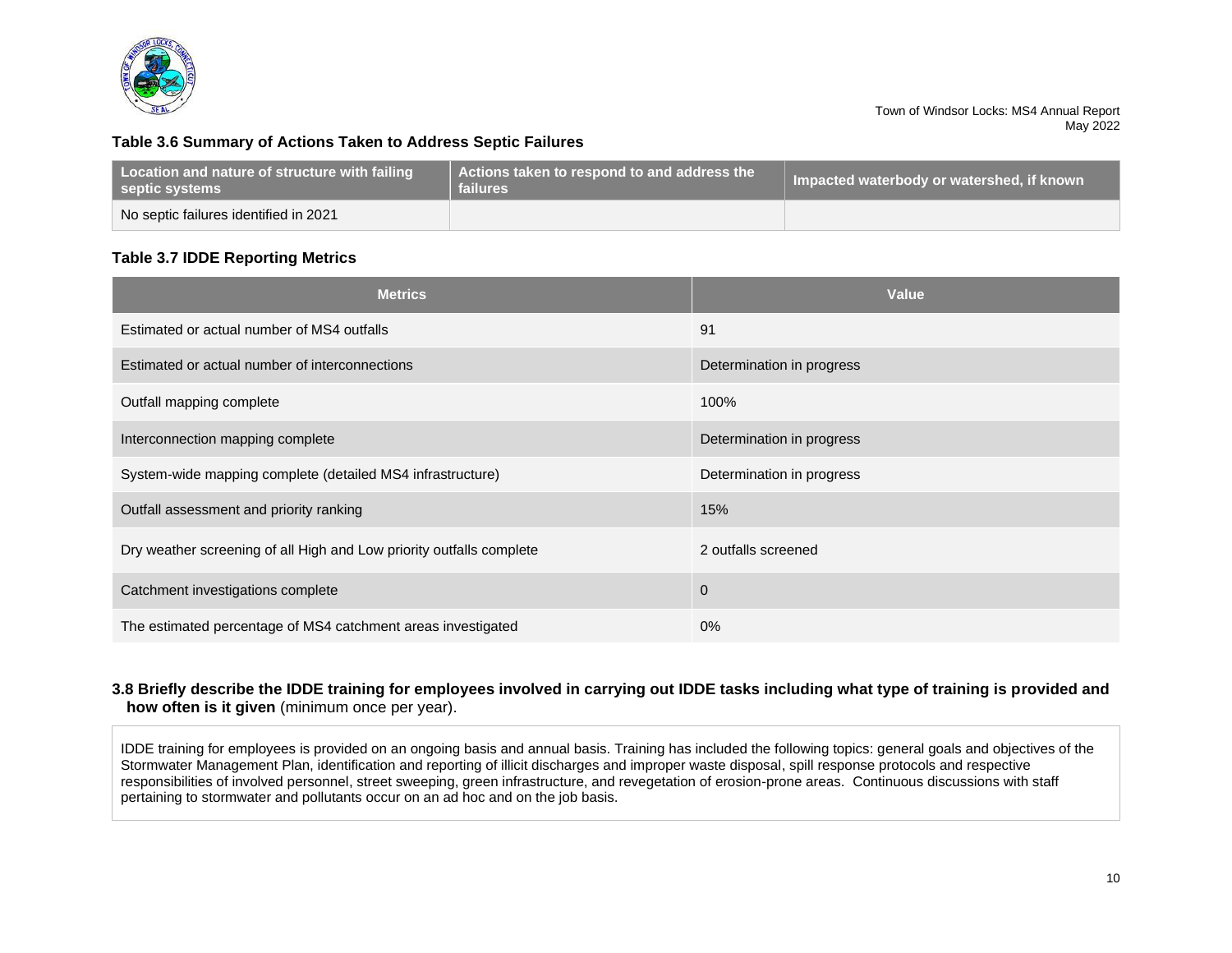

# <span id="page-12-0"></span>**Construction Site Runoff Control**

A summary of the Town's progress under this MCM is presented in the following tables:

# **Table 4.1 Construction Site Runoff Control BMP Summary**

| <b>BMP</b>                                                                                                                                                | <b>Status</b> | <b>Activities in Current</b><br><b>Reporting Period</b>                                                                                                                                                                                                                                                                                                                                                         | <b>Measurable</b><br>Goal                                | Department /<br><b>Person</b><br><b>Responsible</b>                                                                                  | <b>Due</b>     | <b>Date</b><br><b>Completed or</b><br><b>Projected</b><br><b>Completion</b><br><b>Date</b> | <b>Additional Details</b>                                                                                                                                                                                                                                                                        |
|-----------------------------------------------------------------------------------------------------------------------------------------------------------|---------------|-----------------------------------------------------------------------------------------------------------------------------------------------------------------------------------------------------------------------------------------------------------------------------------------------------------------------------------------------------------------------------------------------------------------|----------------------------------------------------------|--------------------------------------------------------------------------------------------------------------------------------------|----------------|--------------------------------------------------------------------------------------------|--------------------------------------------------------------------------------------------------------------------------------------------------------------------------------------------------------------------------------------------------------------------------------------------------|
| $4 - 1$<br>Implement, Upgrade, and<br>Enforce Land Use<br>Regulations or Other Legal<br>Authority to Meet<br>Requirements of MS4<br><b>General Permit</b> | Ongoing       | Existing zoning and<br>inland wetlands and<br>watercourses<br>regulations were<br>enforced.<br><b>LID Wetlands</b><br>Regulations<br>amendment adopted<br>by IWW Commission<br>on February 6, 2019.<br>Section 7.5 e. and f.<br>and PZC Section 404<br>q. MFSD requlation<br>amendments<br>approved on<br>$2/1/2020$ .<br>2021<br>No ordinances were<br>amended, and no<br>regulations were<br>adopted in 2021. | Amended<br>ordinance<br>and/or<br>regulations<br>adopted | Department of<br>Public Works,<br>Planning and<br>Zoning<br>Commission<br><b>Inland Wetland</b><br>and<br>Watercourses<br>Commission | Jul 1,<br>2019 | Ongoing                                                                                    | Chapters IX, X, and<br>XI of the Windsor<br>Locks zoning<br>regulations and<br>Chapter 7 of the<br><b>IWW</b> regulations<br>require plans<br>acceptable to staff<br>including the<br>engineering<br>consultant which<br>provide measures<br>for controlling<br>erosion and<br>sediment control. |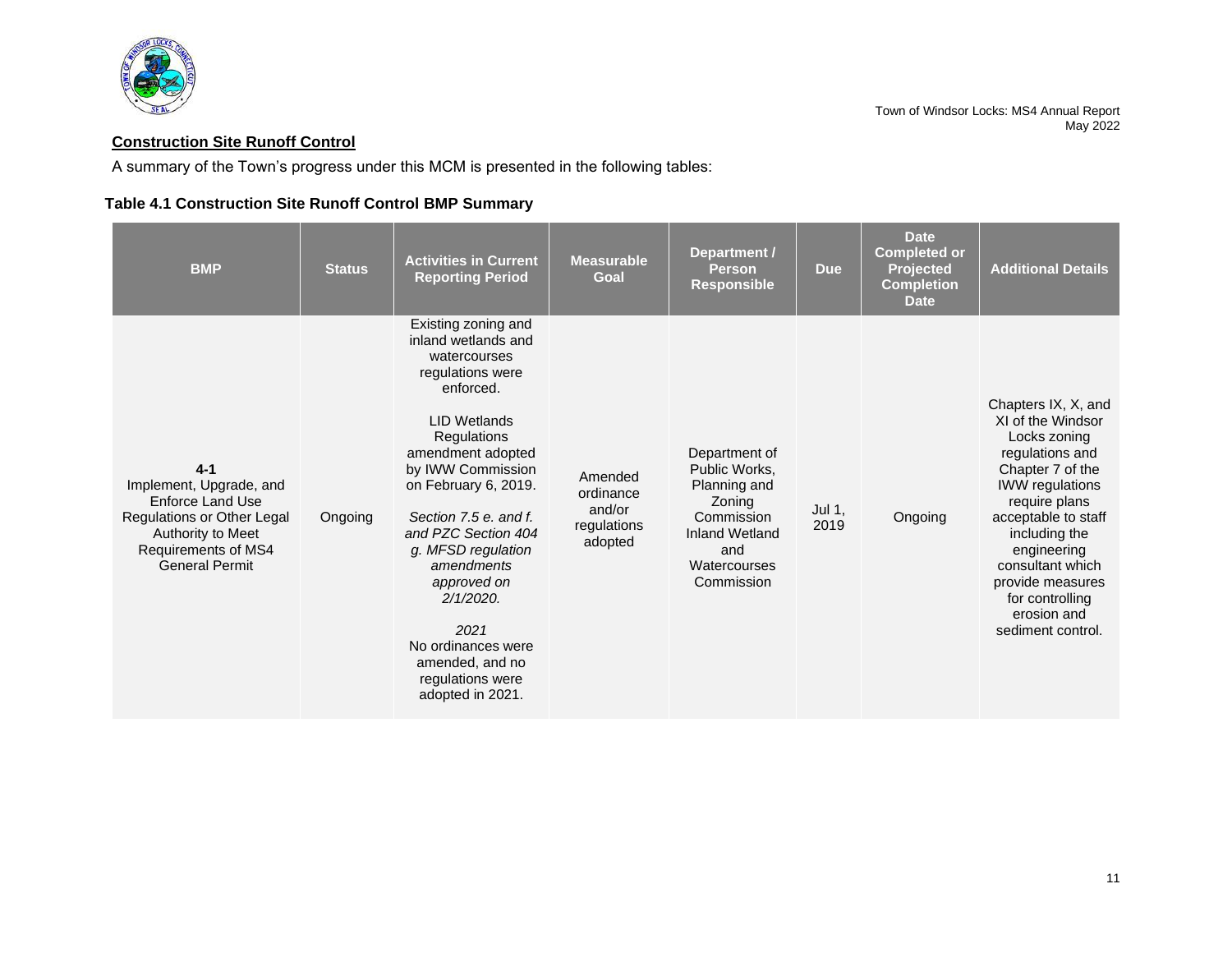

| <b>BMP</b>                                                                                                     | <b>Status</b> | <b>Activities in Current</b><br><b>Reporting Period</b>                                                                                                                                    | <b>Measurable</b><br>Goal                                                                    | Department /<br><b>Person</b><br><b>Responsible</b>                                                                                                                                        | <b>Due</b>       | <b>Date</b><br><b>Completed or</b><br><b>Projected</b><br><b>Completion</b><br><b>Date</b> | <b>Additional Details</b>                                 |
|----------------------------------------------------------------------------------------------------------------|---------------|--------------------------------------------------------------------------------------------------------------------------------------------------------------------------------------------|----------------------------------------------------------------------------------------------|--------------------------------------------------------------------------------------------------------------------------------------------------------------------------------------------|------------------|--------------------------------------------------------------------------------------------|-----------------------------------------------------------|
| $4 - 2$<br>Develop/Implement Plan<br>for Interdepartmental<br>Coordination in Site Plan<br>Review and Approval | Complete      | Process exists for<br>interdepartmental<br>coordination in site<br>plan review and<br>approval. Plans are<br>submitted to several<br>Departments for<br>comment including<br>Public Works. | Plan developed<br>and<br>implemented by<br>coordinating<br>departments<br>and<br>commissions | Department of<br>Public Works,<br>Planning and<br>Zoning<br>Commission,<br>Town Engineer,<br><b>Building</b><br>Department,<br><b>Inland Wetlands</b><br>and<br>Watercourses<br>Commission | Jul $1,$<br>2017 | Jul 1, 2017                                                                                | Coordination<br>procedures to be<br>improved as<br>needed |
| $4 - 3$<br><b>Review Site Plans for</b><br><b>Stormwater Quality</b><br>Concerns                               | Ongoing       | Thirteen proposals<br>were reviewed by<br>staff during the year.                                                                                                                           | Site plans<br>reviewed and<br>tracked                                                        | Planning and<br>Zoning<br>Commission.<br>Town Engineer,<br><b>Building</b><br>Department,<br><b>Inland Wetlands</b><br>and<br>Watercourses<br>Commission                                   | Jul 1,<br>2017   | Jul 1, 2017<br>(Ongoing)                                                                   |                                                           |
| $4 - 4$<br><b>Conduct Site Inspections</b>                                                                     | Ongoing       | Fifteen inspections<br>were conducted for<br>13 projects.                                                                                                                                  | Site inspections<br>conducted and<br>documented                                              | Department of<br>Public Works.<br>Planning and<br>Zoning<br>Commission,<br>Town Engineer,<br><b>Inland Wetlands</b><br>and<br>Watercourses<br>Commission                                   | Jul 1,<br>2017   | Jul 1, 2017<br>(Ongoing)                                                                   |                                                           |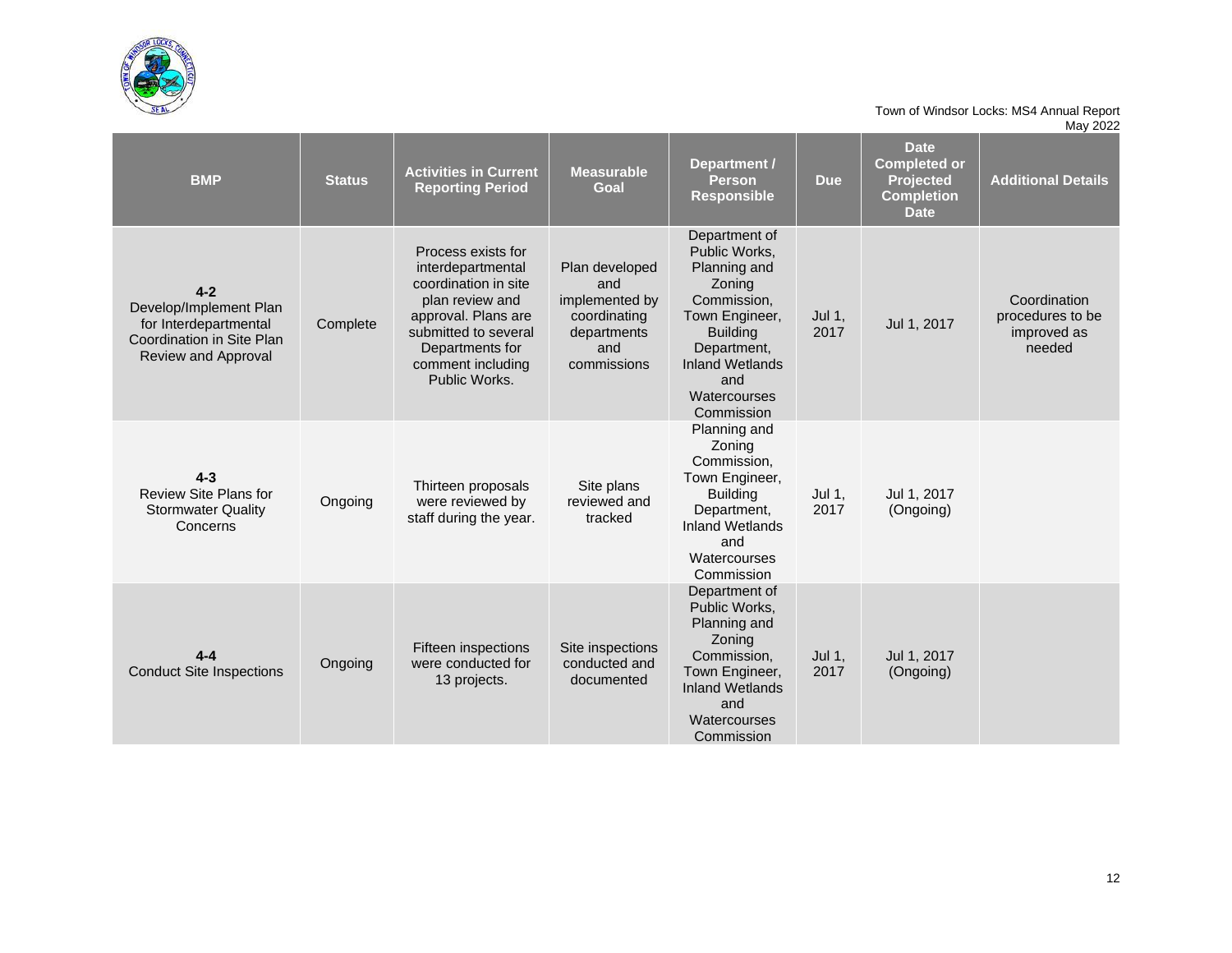

| <b>BMP</b>                                                                                                         | <b>Status</b> | <b>Activities in Current</b><br><b>Reporting Period</b>                                        | <b>Measurable</b><br>Goal                                                                                       | <b>Department /</b><br><b>Person</b><br><b>Responsible</b> | <b>Due</b>     | <b>Date</b><br><b>Completed or</b><br><b>Projected</b><br><b>Completion</b><br><b>Date</b> | <b>Additional Details</b>                                                                                                                                                                                                                                                                                                                                                                                                                  |
|--------------------------------------------------------------------------------------------------------------------|---------------|------------------------------------------------------------------------------------------------|-----------------------------------------------------------------------------------------------------------------|------------------------------------------------------------|----------------|--------------------------------------------------------------------------------------------|--------------------------------------------------------------------------------------------------------------------------------------------------------------------------------------------------------------------------------------------------------------------------------------------------------------------------------------------------------------------------------------------------------------------------------------------|
| $4 - 5$<br>Implement Procedure to<br>Allow Public Comment on<br>Site Development                                   | Complete      | A public comment<br>procedure is in place.                                                     | Public comment<br>procedure<br>implemented for<br>site<br>development<br>proposals and<br>ongoing<br>activities | Planning and<br>Zoning<br>Commission                       | Jul 1,<br>2017 | Jul 1, 2017<br>(Ongoing)                                                                   | The public may<br>provide comments<br>on site<br>development,<br>including proposed<br>and ongoing site<br>development and<br>land disturbance<br>activities at<br>Planning and<br><b>Zoning Commission</b><br>meetings. Meetings<br>are held by zoom,<br>Town Hall is open<br>for in-person by<br>appointment,<br>process for<br>comment not<br>impacted per<br>COVID, Public<br>comment is allowed<br>during virtual public<br>meetings. |
| $4-6$<br>Implement Procedure to<br>Notify Developers About<br><b>DEEP Construction</b><br><b>Stormwater Permit</b> | Ongoing       | Developers notified<br>about need to comply<br>with DEEP<br>construction<br>stormwater permit. | Incorporate<br>written<br>notification<br>procedure into<br>site<br>development<br>review process               | Planning and<br>Zoning<br>Commission                       | Jul 1,<br>2017 | Ongoing                                                                                    | This was<br>incorporated in the<br>application packet<br>and is discussed<br>with applicants<br>during review<br>process.                                                                                                                                                                                                                                                                                                                  |

## **4.2 Describe any Construction Site Runoff Control activities planned for the next year, if applicable.**

Ongoing implementation and/or updates of BMPs 4-1, 4-3, 4-4, and 4-6.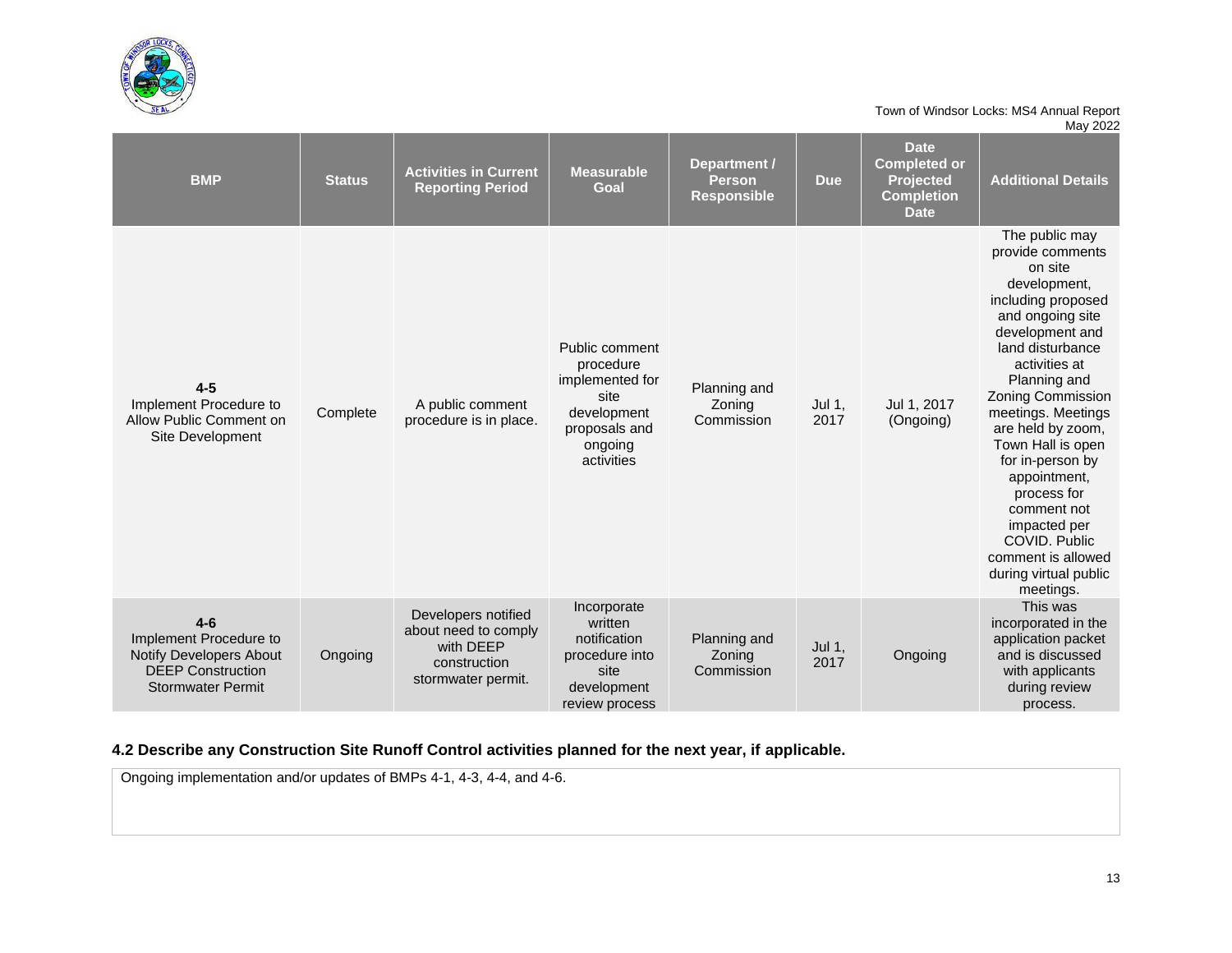

# <span id="page-15-0"></span>**Post-construction Stormwater Management**

A summary of the Town's progress under this MCM is presented in the following tables:

## **Table 5.1 Post-construction Stormwater Management BMP Summary**

| <b>BMP</b>                                                                                                                                                   | <b>Status</b>                                    | <b>Activities in</b><br><b>Current Reporting</b><br><b>Period</b>                                                                                                                                                                          | <b>Measurable</b><br>Goal                                     | <b>Department /</b><br><b>Person</b><br><b>Responsible</b>                                                                                     | <b>Due</b>  | <b>Date Completed</b><br>or Projected<br><b>Completion</b><br><b>Date</b> | <b>Additional Details</b>                                                                        |
|--------------------------------------------------------------------------------------------------------------------------------------------------------------|--------------------------------------------------|--------------------------------------------------------------------------------------------------------------------------------------------------------------------------------------------------------------------------------------------|---------------------------------------------------------------|------------------------------------------------------------------------------------------------------------------------------------------------|-------------|---------------------------------------------------------------------------|--------------------------------------------------------------------------------------------------|
| $5-1$<br>Establish and/or Update<br>Legal Authority and<br><b>Guidelines Regarding</b><br>LID and Runoff<br><b>Reduction in Site</b><br>Development Planning | Complete<br>$-$ ongoing<br>updates,<br>as needed | <b>IWWC Section 7.5</b><br>e, and f, and PZC<br>Section 404 g.<br><b>MFSD</b> regulation<br>amendments were<br>completed in 2020.                                                                                                          | Amended<br>ordinance<br>and/or<br>regulations<br>adopted      | Department of<br>Public Works,<br>Planning and<br>Zoning<br>Commission                                                                         | Jul 1, 2021 | February 6, 2019<br>(Ongoing, as<br>needed)                               | Seeking funding to<br>pay consultant to<br>assist with town-<br>wide LID regulations<br>in 2021. |
| $5 - 2$<br>Enforce LID/Runoff<br><b>Reduction Requirements</b><br>for Development and<br><b>Redevelopment Projects</b>                                       | Ongoing                                          | Staff and Planning<br>and Zoning<br>Commission<br>require<br>consideration of<br>reduction of<br>pavement and<br>disconnect.<br>Preliminary<br>discussions with<br>applicants now<br>include LID and<br>runoff reduction<br>opportunities. | Compliance<br>with<br>requirements<br>enforced and<br>tracked | Department of<br>Public Works,<br>Planning and<br>Zoning<br>Commission, Town<br>Engineer, Inland<br>Wetlands and<br>Watercourses<br>Commission | Jul 1, 2019 | Ongoing                                                                   |                                                                                                  |
| $5 - 3$<br>Implement Long-Term<br>Maintenance Plan for<br>Stormwater Basins and<br><b>Treatment Structures</b>                                               | <b>Not</b><br>started                            | No activities to<br>report                                                                                                                                                                                                                 | Written plan<br>developed and<br>implemented                  | Department of<br>Public Works.<br>Planning and<br>Zoning<br>Commission, Town<br>Engineer, Inland<br>Wetlands and<br>Watercourses<br>Commission | Jul 1, 2019 | Anticipated by<br>2022                                                    |                                                                                                  |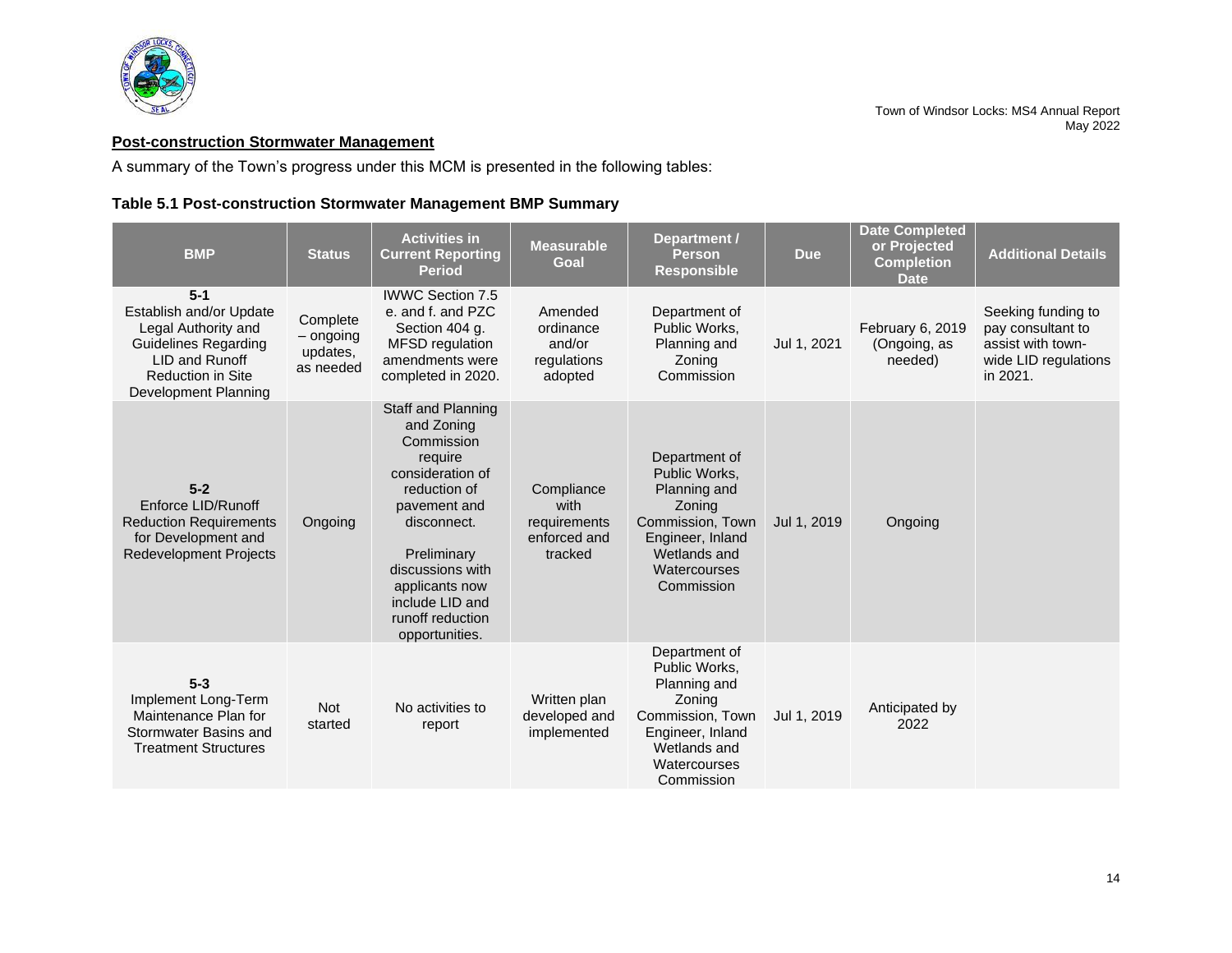

|                                                                                                  |               |                                                                                                  |                                                                                       |                                                     |             | <b>Date Completed</b>                            |                           |
|--------------------------------------------------------------------------------------------------|---------------|--------------------------------------------------------------------------------------------------|---------------------------------------------------------------------------------------|-----------------------------------------------------|-------------|--------------------------------------------------|---------------------------|
| <b>BMP</b>                                                                                       | <b>Status</b> | <b>Activities in</b><br><b>Current Reporting</b><br><b>Period</b>                                | <b>Measurable</b><br>Goal                                                             | Department /<br><b>Person</b><br><b>Responsible</b> | <b>Due</b>  | or Projected<br><b>Completion</b><br><b>Date</b> | <b>Additional Details</b> |
| $5 - 4$<br><b>DCIA Mapping</b>                                                                   | Complete      | Town-wide map of<br>directly connected<br>areas has been<br>developed.                           | <b>DCIA</b> calculated<br>for drainage<br>areas<br>associated with<br>each outfall    | Department of<br><b>Public Works</b>                | Jul 1, 2020 | Dec 19, 2019<br>(Draft)                          |                           |
| $5 - 5$<br><b>Address Post-</b><br>Construction Issues in<br>Areas with Pollutants of<br>Concern | Ongoing       | Initial assessment<br>of retrofit options in<br>Kettle Brook<br>watershed has<br>been developed. | <b>Retrofits</b><br>identified and<br>tracked for<br>discharges to<br>impaired waters | Department of<br><b>Public Works</b>                | Jul 1, 2018 | June 29, 2019<br>(Ongoing)                       |                           |

#### **5.2 Describe any Post-Construction Stormwater Management activities planned for the next year, if applicable.**

5-2 Enforce LID/runoff reduction requirements for development and redevelopment projects and track enforcement actions.

5-3 Write and implement long-term maintenance plan for stormwater basins and treatment structures.

5-4 Adjust DCIA mapping, if needed.

5-5 Continue to address post-construction issues in priority catchments.

## **Table 5.3 Post-Construction Stormwater Management reporting metrics**

| <b>Metrics</b>                                            |                                       |
|-----------------------------------------------------------|---------------------------------------|
| Baseline (2012) Directly Connected Impervious Area (DCIA) | 467.9 Acres*                          |
| DCIA disconnected (redevelopment plus retrofits)          | $0/467.9$ acres                       |
| Retrofits completed                                       |                                       |
| DCIA disconnected                                         | 0 % this year / 0 % total since 2012  |
| Estimated cost of retrofits                               | \$ to be determined                   |
| Detention or retention ponds identified                   | # This year /# total to be determined |

\*Based on draft DCIA assessment calculations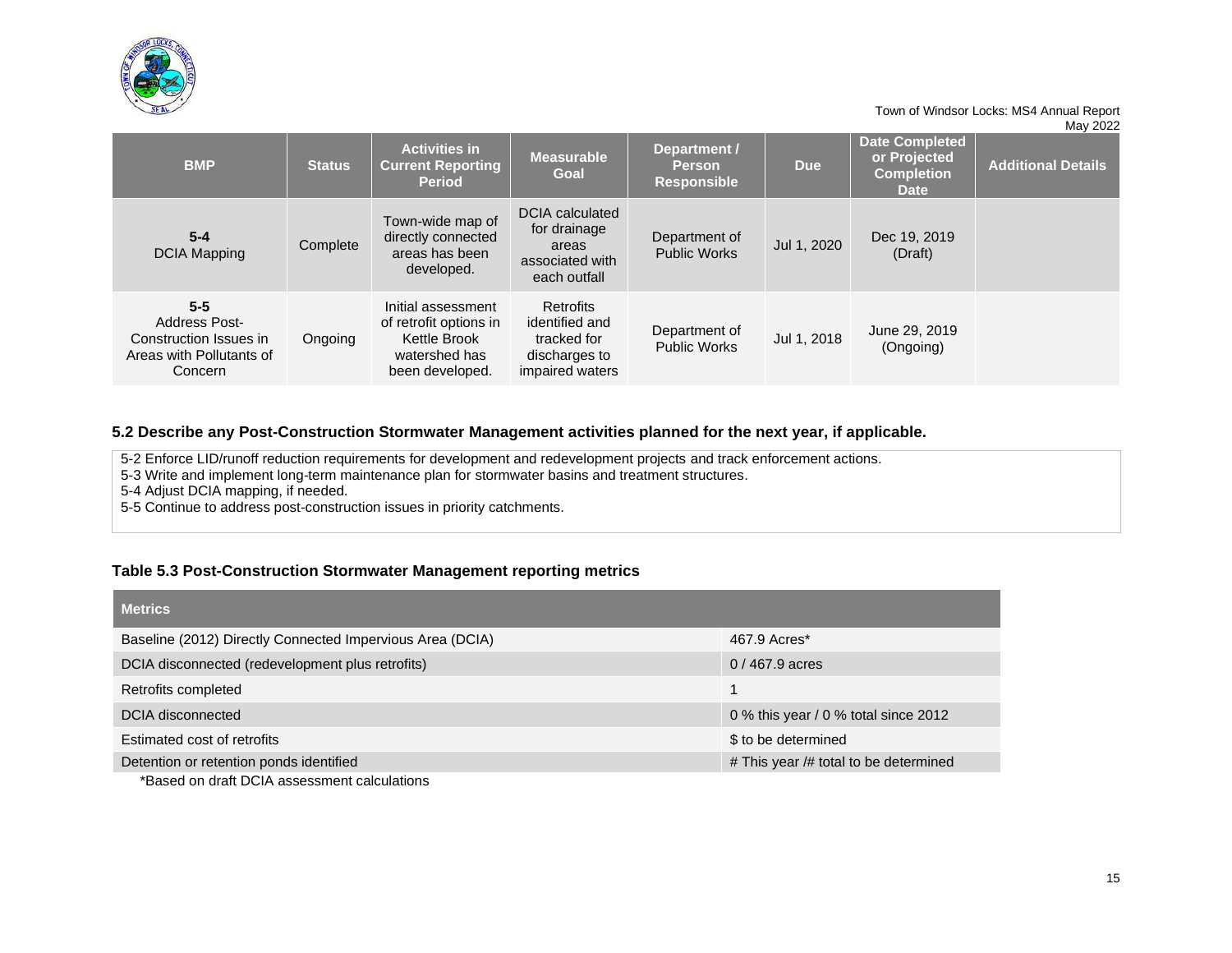

#### **5.4 Briefly describe the method to be used to determine baseline DCIA.**

The Town has calculated the baseline (2012) DCIA contributing stormwater runoff to each of its MS4 outfalls. The DCIA calculations were made according to a protocol that is consistent with guidance available from the DEEP stormwater webpage [\(www.ct.gov/deep/municipalstormwater\)](http://www.ct.gov/deep/municipalstormwater). See the Town's Stormwater Management Plan for more details.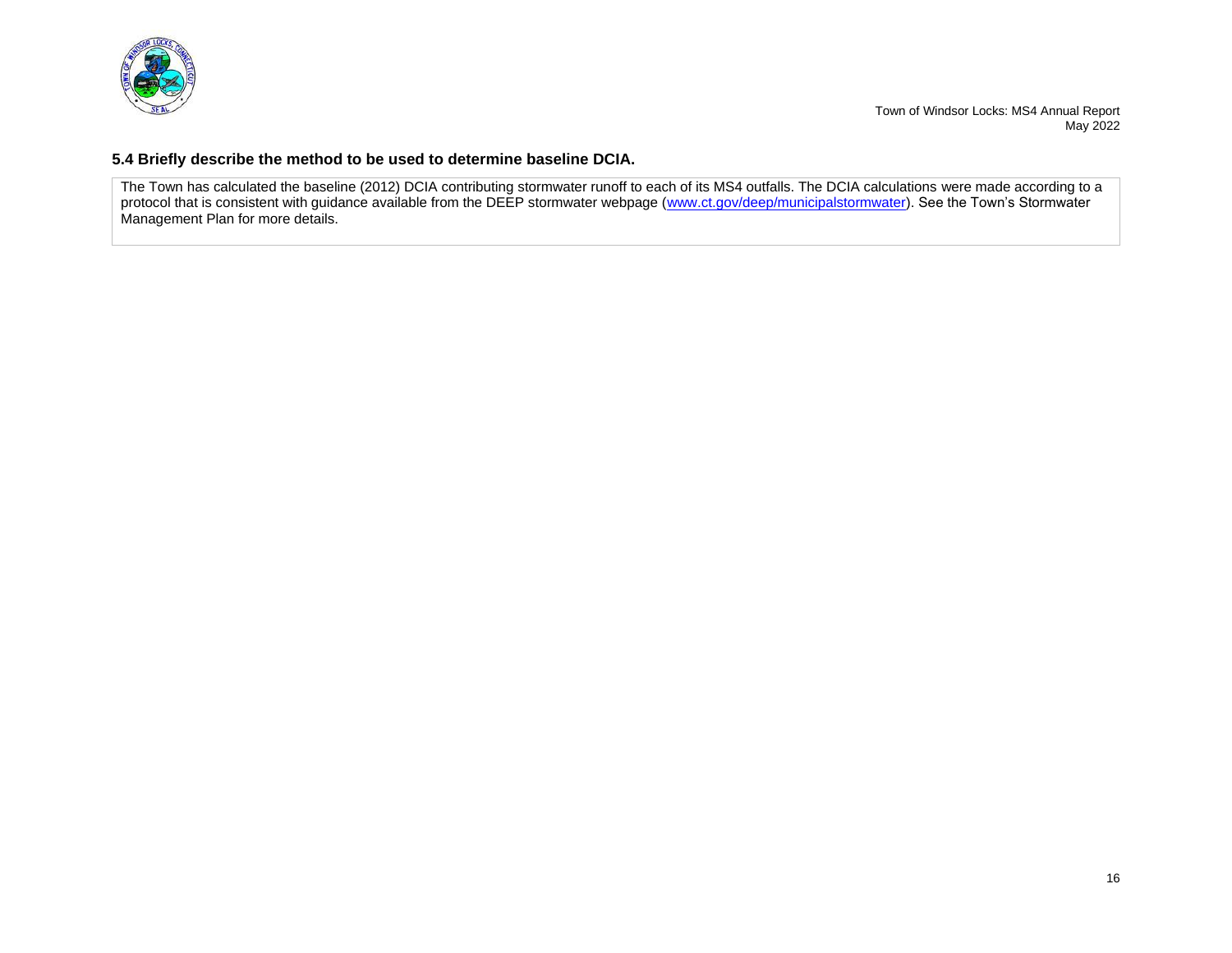

# <span id="page-18-0"></span>**Pollution Prevention/Good Housekeeping**

A summary of the Town's progress under this MCM is presented in the following tables:

# **Table 6.1 Pollution Prevention/Good Housekeeping BMP Summary**

| <b>BMP</b>                                                               | <b>Status</b> | <b>Activities in</b><br><b>Current</b><br><b>Reporting</b><br><b>Period</b> | <b>Measurable Goal</b>         | Department /<br><b>Person</b><br><b>Responsible</b> | <b>Due</b>  | <b>Date</b><br><b>Completed or</b><br><b>Projected</b><br><b>Completion</b><br><b>Date</b> | <b>Additional Details</b>                                                                                                                                                                                                                                                                                                                                                                                           |
|--------------------------------------------------------------------------|---------------|-----------------------------------------------------------------------------|--------------------------------|-----------------------------------------------------|-------------|--------------------------------------------------------------------------------------------|---------------------------------------------------------------------------------------------------------------------------------------------------------------------------------------------------------------------------------------------------------------------------------------------------------------------------------------------------------------------------------------------------------------------|
| $6-1$<br>Develop/Implement<br>Formal Employee<br><b>Training Program</b> | Ongoing       | <b>PW Employees</b><br>were trained on<br>an ongoing basis.                 | Employee training<br>continued | Department of<br><b>Public Works</b>                | Jul 1, 2017 | Jul 1, 2017<br>(Ongoing)                                                                   | Training has<br>included the<br>following topics:<br>General goals and<br>objectives of the<br>Stormwater<br>Management Plan<br>Identification and<br>reporting of illicit<br>discharges and<br>improper waste<br>disposal<br>Spill response<br>protocols and<br>respective<br>responsibilities of<br>involved personnel<br>Street sweeping<br>Green<br>infrastructure<br>Revegetation of<br>erosion prone<br>areas |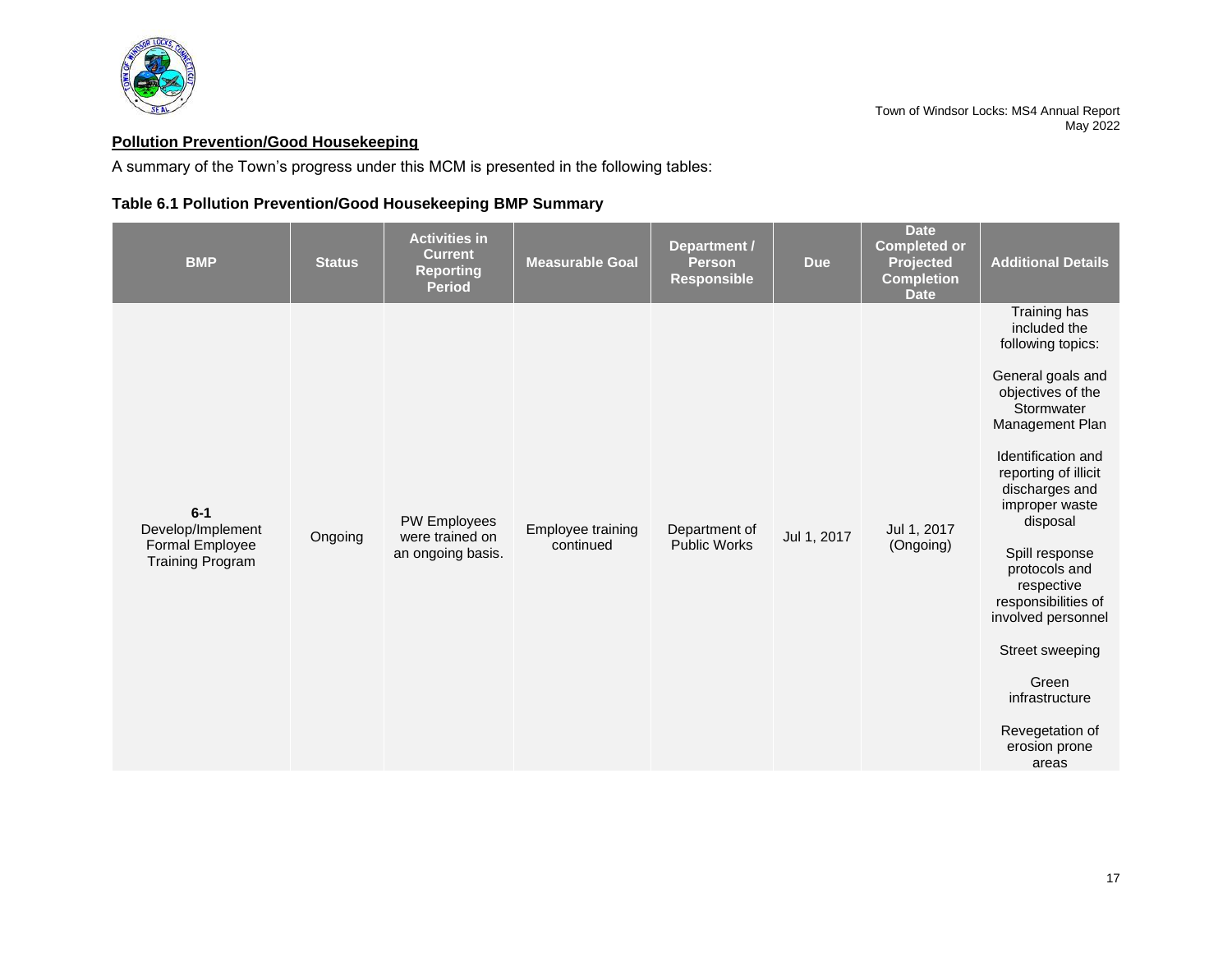

|                                                                                               |               |                                                                                                                                            |                                                                                                                                                                      |                                                     |             |                                                                                     | , ___                                               |
|-----------------------------------------------------------------------------------------------|---------------|--------------------------------------------------------------------------------------------------------------------------------------------|----------------------------------------------------------------------------------------------------------------------------------------------------------------------|-----------------------------------------------------|-------------|-------------------------------------------------------------------------------------|-----------------------------------------------------|
| <b>BMP</b>                                                                                    | <b>Status</b> | <b>Activities in</b><br><b>Current</b><br><b>Reporting</b><br><b>Period</b>                                                                | <b>Measurable Goal</b>                                                                                                                                               | Department /<br><b>Person</b><br><b>Responsible</b> | <b>Due</b>  | <b>Date</b><br><b>Completed or</b><br>Projected<br><b>Completion</b><br><b>Date</b> | <b>Additional Details</b>                           |
| $6 - 2$<br>Implement MS4 Property<br>and Operations<br>Maintenance                            | Ongoing       | Property and<br>operations<br>maintenance<br>activities<br>improved to<br>minimize the<br>discharge of<br>pollutants to the<br><b>MS4.</b> | Property and<br>operations<br>maintenance is<br>conducted and<br>tracked                                                                                             | Department of<br><b>Public Works</b>                | Jul 1, 2018 | Ongoing                                                                             | Intense<br>overseeding<br>program of sports<br>turf |
| $6 - 3$<br>Implement Coordination<br>with Interconnected<br>MS4s                              | In progress   | The Town has<br>had an initial<br>discussion with<br>CAA regarding<br>connections to<br><b>Windsor Locks</b><br>MS4.                       | Coordination of<br>permit<br>responsibilities<br>implemented and<br>documented                                                                                       | Department of<br><b>Public Works</b>                | Jul 1, 2017 | Ongoing                                                                             |                                                     |
| $6-4$<br>Develop/Implement<br>Program to Control Other<br>Sources of Pollutants to<br>the MS4 | Not started   | No activities to<br>report.                                                                                                                | Program to control<br>pollutants from<br>other facilities<br>(commercial,<br>industrial, and<br>other non-<br>permitted facilities)<br>implemented and<br>documented | Department of<br><b>Public Works</b>                | Jul 1, 2017 | Ongoing                                                                             |                                                     |
| $6-5$<br><b>Evaluate Additional</b><br>Measures for Discharges<br>to Impaired Waters          | Not started   | No activities to<br>report.                                                                                                                | Additional<br>measures to<br>control discharges<br>to impaired waters<br>implemented, as<br>feasible, and<br>documented                                              | Department of<br><b>Public Works</b>                | Jul 1, 2017 | Ongoing                                                                             |                                                     |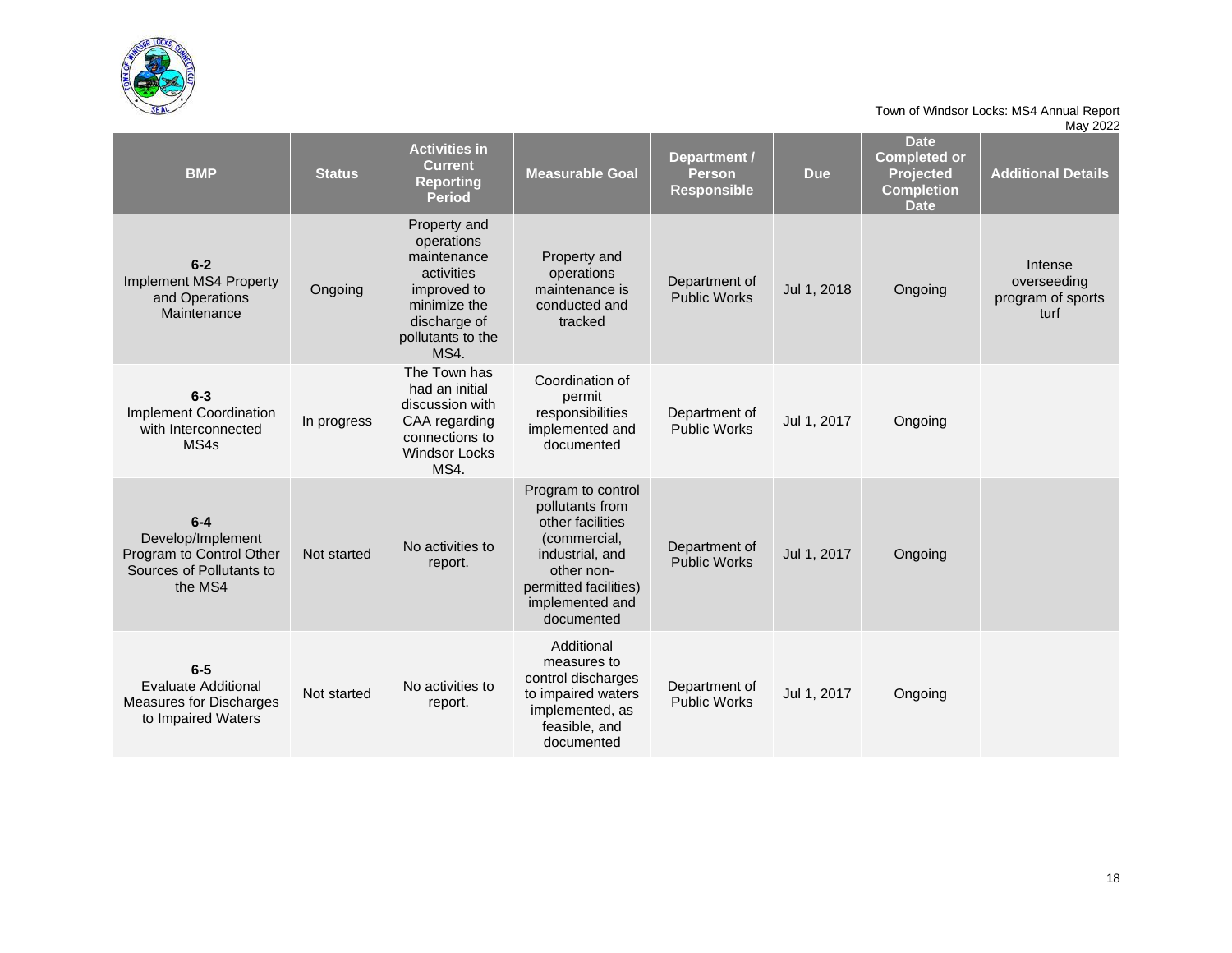

| <b>BMP</b>                                                                              | <b>Status</b> | <b>Activities in</b><br><b>Current</b><br><b>Reporting</b><br><b>Period</b>                                          | <b>Measurable Goal</b>                                                                 | Department /<br><b>Person</b><br><b>Responsible</b> | <b>Due</b>      | <b>Date</b><br><b>Completed or</b><br><b>Projected</b><br><b>Completion</b><br><b>Date</b> | <b>Additional Details</b>                                                                                                                              |
|-----------------------------------------------------------------------------------------|---------------|----------------------------------------------------------------------------------------------------------------------|----------------------------------------------------------------------------------------|-----------------------------------------------------|-----------------|--------------------------------------------------------------------------------------------|--------------------------------------------------------------------------------------------------------------------------------------------------------|
| $6-6$<br><b>Track Projects that</b><br><b>Disconnect DCIA</b>                           | Ongoing       | One project has<br>been tracked to<br>date.                                                                          | <b>Disconnections</b><br>tracked and<br>mapped                                         | Department of<br><b>Public Works</b>                | Jul 1, 2017     | Ongoing                                                                                    |                                                                                                                                                        |
| $6-7$<br>Implement Infrastructure<br>Repair/Rehab Program                               | Ongoing       | 200 structural<br>elements were<br>repaired or<br>rehabilitated                                                      | Infrastructure<br>repair and<br>rehabilitation work<br>is completed and<br>documented  | Department of<br><b>Public Works</b>                | Jul 1, 2021     | Ongoing                                                                                    |                                                                                                                                                        |
| $6 - 8$<br>Develop/Implement Plan<br>to Identify/Prioritize<br><b>Retrofit Projects</b> | Ongoing       | No additional<br>planning activities<br>to report for 2021.                                                          | As roads are<br>selected for<br>rehabilitation,<br>potential retrofits<br>are explored | Department of<br><b>Public Works</b>                | Jul 1, 2020     | Ongoing                                                                                    |                                                                                                                                                        |
| Implement Retrofit<br>Projects to Disconnect<br>2% Of DCIA                              | Ongoing       | Tree box filter<br>retrofit has been<br>installed on Bel<br>Aire Circle                                              | 2% of DCIA<br>disconnected by<br>2022                                                  | Department of<br><b>Public Works</b>                | July 1,<br>2022 | Ongoing                                                                                    |                                                                                                                                                        |
| $6-9$<br>Develop/Implement<br><b>Street Sweeping Program</b>                            | Ongoing       | Town-wide road<br>sweeping<br>completed.<br>Some roadways<br>or parking areas<br>swept more than<br>once, as needed. | Street sweeping<br>program<br>developed and<br>implemented                             | Department of<br><b>Public Works</b>                | Jul 1, 2017     | Jul 1, 2017<br>(Ongoing)                                                                   | Municipal parking<br>lots and roadway<br>intersections<br>showing signs of<br>excess winter sand<br>are periodically<br>swept during winter<br>months. |
| $6 - 10$<br>Develop/Implement Catch<br><b>Basin Cleaning Program</b>                    | Ongoing       | Within the MS4.<br>500 catch basins<br>were inspected<br>and cleaned<br>using Vacall<br>machine.                     | Catch basin<br>cleaning program<br>developed and<br>implemented                        | Department of<br><b>Public Works</b>                | Jul 1, 2020     | Jul 1, 2017<br>(Ongoing)                                                                   |                                                                                                                                                        |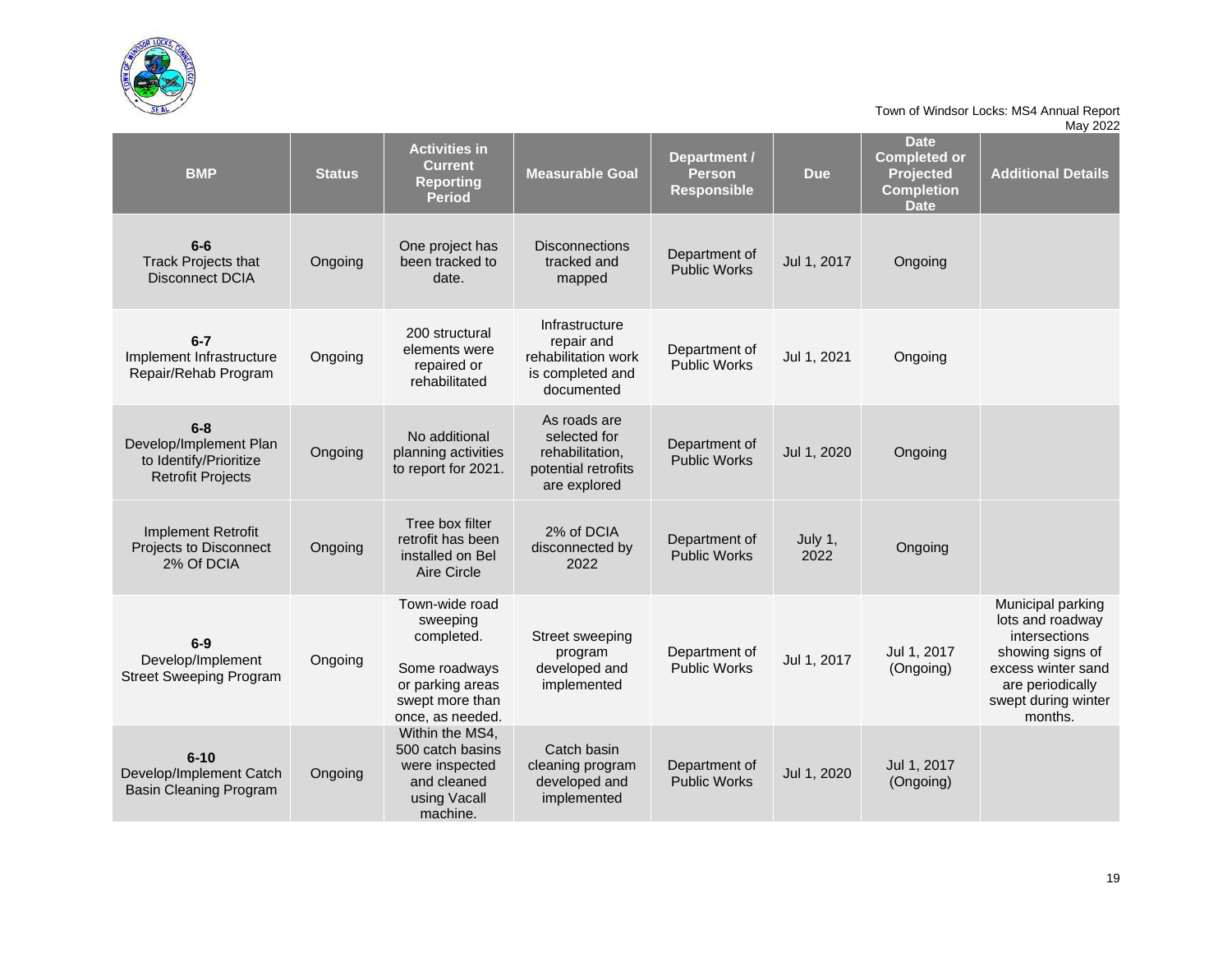

|                                                                   |               |                                                                                                                                                                                                 |                                                                 |                                                     |             |                                                                                            | $1414$ $2022$                       |
|-------------------------------------------------------------------|---------------|-------------------------------------------------------------------------------------------------------------------------------------------------------------------------------------------------|-----------------------------------------------------------------|-----------------------------------------------------|-------------|--------------------------------------------------------------------------------------------|-------------------------------------|
| <b>BMP</b>                                                        | <b>Status</b> | <b>Activities in</b><br><b>Current</b><br><b>Reporting</b><br><b>Period</b>                                                                                                                     | <b>Measurable Goal</b>                                          | Department /<br><b>Person</b><br><b>Responsible</b> | <b>Due</b>  | <b>Date</b><br><b>Completed or</b><br><b>Projected</b><br><b>Completion</b><br><b>Date</b> | <b>Additional Details</b>           |
| $6 - 11$<br>Develop/Implement Snow<br><b>Management Practices</b> | Ongoing       | The Town applied<br>the following de-<br>icing agents to<br>manage snow<br>and ice: sodium<br>chloride, Sodium<br>chloride brine<br>being applied to<br>reduce quantity of<br>salt application. | Snow<br>management<br>practices<br>developed and<br>implemented | Department of<br><b>Public Works</b>                | Jul 1, 2018 | Jul 1, 2017<br>(Ongoing)                                                                   | No sand used for<br>snow management |

## **6.2 Describe any Pollution Prevention/Good Housekeeping activities planned for the next year, if applicable.**

Employee training on pollution prevention/good housekeeping activities will continue in 2022. Implementation and tracking of street sweeping, catch basin cleaning, and snow management practices will continue in 2022 as well.

## **Table 6.3 Pollution Prevention/ Good Housekeeping Reporting Metrics**

| <b>Metrics</b>                                                 |                            |
|----------------------------------------------------------------|----------------------------|
| Employee Training Provided for Key Staff                       | <b>Yes</b>                 |
| <b>Street Sweeping</b>                                         |                            |
| <b>Curb Miles Swept</b>                                        | 200 Miles                  |
| Volume (Or Mass) Of Material Collected                         | 125 Cubic Yards            |
| <b>Catch Basin Cleaning</b>                                    |                            |
| <b>Total Catch Basins in Priority Areas</b>                    | # To Be Determined         |
| <b>Total Catch Basins in MS4</b>                               | 1,800                      |
| Catch Basins Inspected                                         | 1,800                      |
| <b>Catch Basins Cleaned</b>                                    | 500                        |
| Volume (Or Mass) Of Material Removed from All Catch Basins     | 20 Cubic Yards             |
| Volume Removed from Catch Basins to Impaired Waters (If Known) | Separate Volume Data Not   |
|                                                                | <b>Currently Available</b> |
| <b>Snow Management</b>                                         |                            |
| Type(S) Of Deicing Material Used                               | Sodium Chloride            |
| Total Amount of Each Deicing Material Applied                  | 900 Tons                   |
| Type(S) Of Deicing Equipment Used                              | Spreader Body              |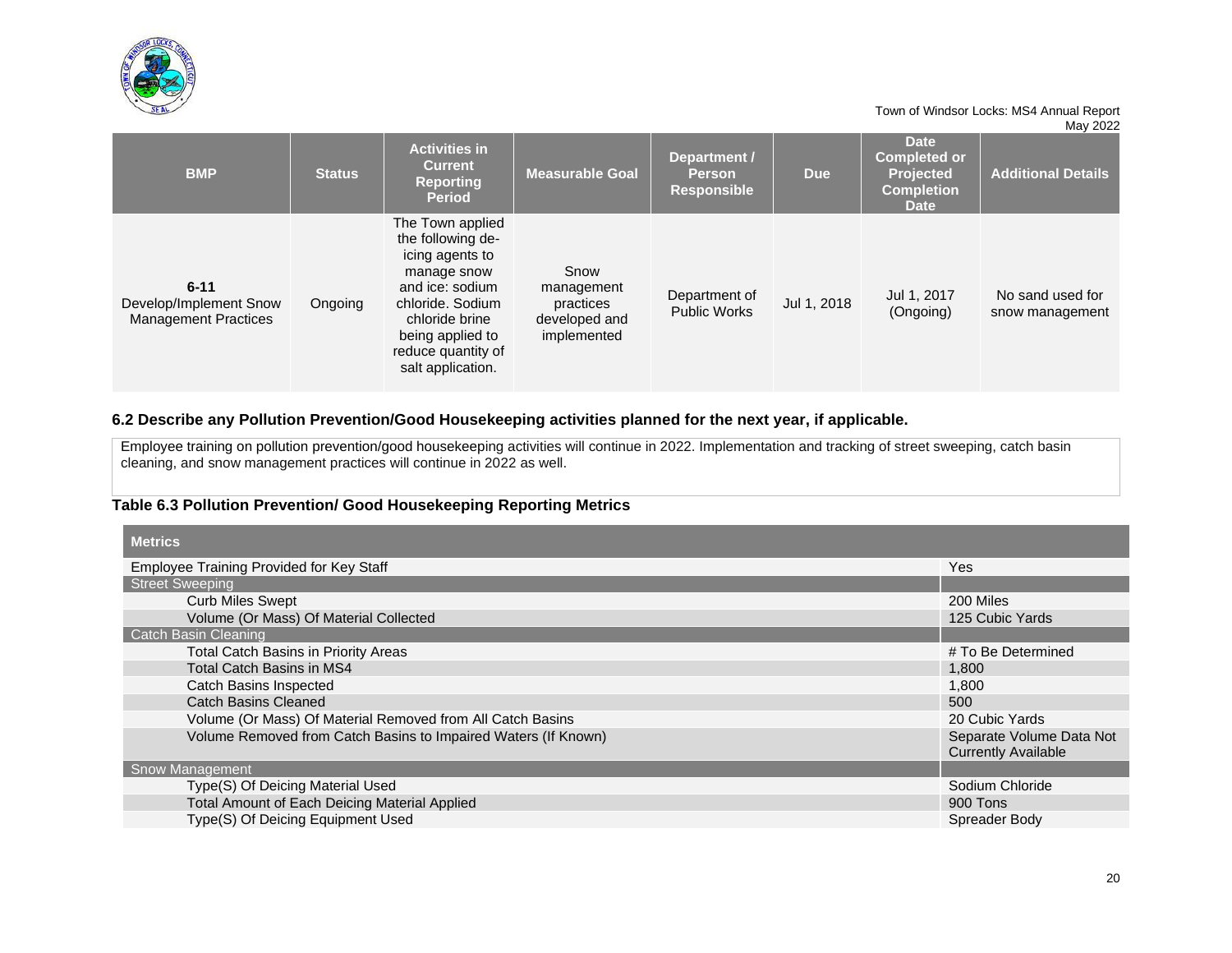

|                                                                                                                          |               | <b>IVIAY ZUZZ</b> |
|--------------------------------------------------------------------------------------------------------------------------|---------------|-------------------|
| Lane-Miles Treated                                                                                                       | 100 Miles     |                   |
| Snow Disposal Location                                                                                                   | No Relocation |                   |
| Staff Training Provided on Application Methods & Equipment                                                               | Pre-Storm     |                   |
| Municipal Turf Management Program Actions (For Permittee Properties In Basins With N/P Impairments)                      |               |                   |
| Reduction in Application of Fertilizers (Since Start Of Permit)                                                          | $0l$ Lbs.     |                   |
| Reduction in Turf Area (Since Start of Permit)                                                                           | $< 0.1$ Acre  |                   |
| Lands With High Potential To Contribute Bacteria (Dog Parks, Parks With Open Water, & Sites With Failing Septic Systems) |               |                   |
| Cost of Mitigation Actions/Retrofits                                                                                     | \$0           |                   |

#### **Catch Basin Cleaning Program**

**Briefly describe the method used to optimize your catch basin inspection and cleaning schedule.**

Inspections and cleanings are completed more often in locations that are known to collect debris at a faster rate. For instance, catch basins in low-lying areas may require more frequent cleanings. Particularly in fall, catchbasin tops are cleaned of leaves and observations are made of the catchbasins.

#### **6.5 Retrofit Program**

**Briefly describe the Retrofit Program identification and prioritization process, the projects selected for implementation, the rationale for the selection of those projects and the total DCIA to be disconnected upon completion of each project.** 

As roads are rehabilitated, the drainage structures are evaluated for potential retrofits.

**Describe plans for continuing the Retrofit program and how to achieve a goal of 1% DCIA disconnection in future years.** 

The Town of Windsor Locks is highly urbanized, and opportunities for retrofitting are anticipated to be limited in scope. However, the Town will evaluate retrofitting possibilities at Town facilities and also as part of upcoming public road, sidewalk, sewer, or other infrastructure improvement projects. Additional DCIA disconnection may be achievable through redevelopment projects.

**Describe plans for continuing the Retrofit program beyond this permit term with the goal to disconnect 1% DCIA annually over the next 5 years.** 

Not applicable at this time.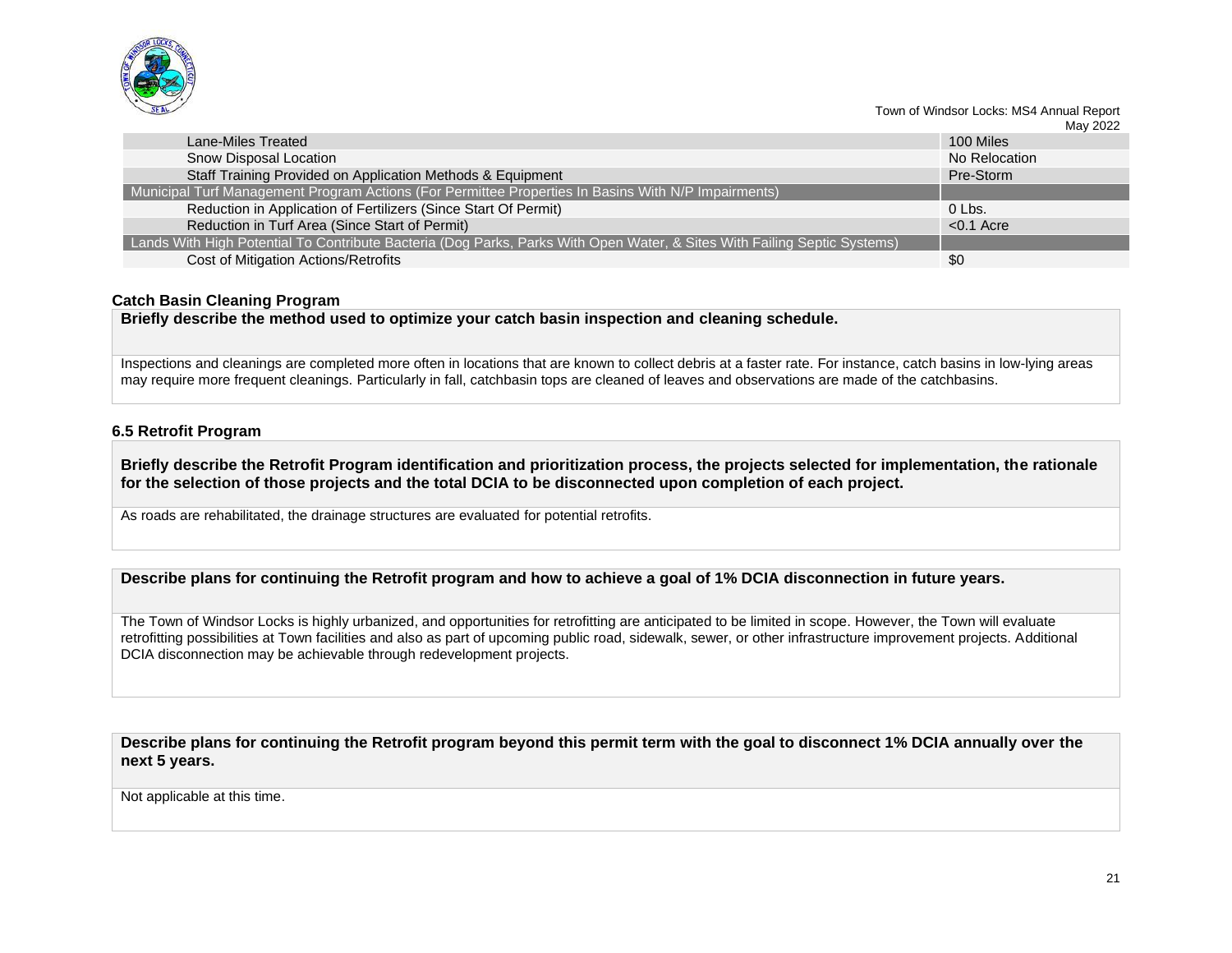

# <span id="page-23-0"></span>**PART II: IMPAIRED WATERS INVESTIGATION AND MONITORING**

#### **Impaired Waters Investigation and Monitoring Program**

Stormwater pollutants of concern occurring in the Town of Windsor Locks are as follows:

- Nitrogen/Phosphorus
- **Bacteria**
- Mercury
- Other (Ethylene/Propylene Glycol)

Status of Windsor Locks' impaired waters investigation and monitoring program:

Currently, the only state-listed impairment in waters receiving discharge from the Windsor Locks MS4 area is bacteria. As a result, Windsor Locks' impaired waters investigation and monitoring program has focused on monitoring bacteria levels, specifically *Escherichia coli*, which is the preferred indicator for the assessment of bodies of freshwater.

Six stormwater outfalls that discharge to impaired receiving waterbodies (or have otherwise been prioritized by the Town) have been monitored to date. Screening and monitoring results suggest follow-up investigations may be necessary; however, no additional changes have been made to the Stormwater Management Plan at this time.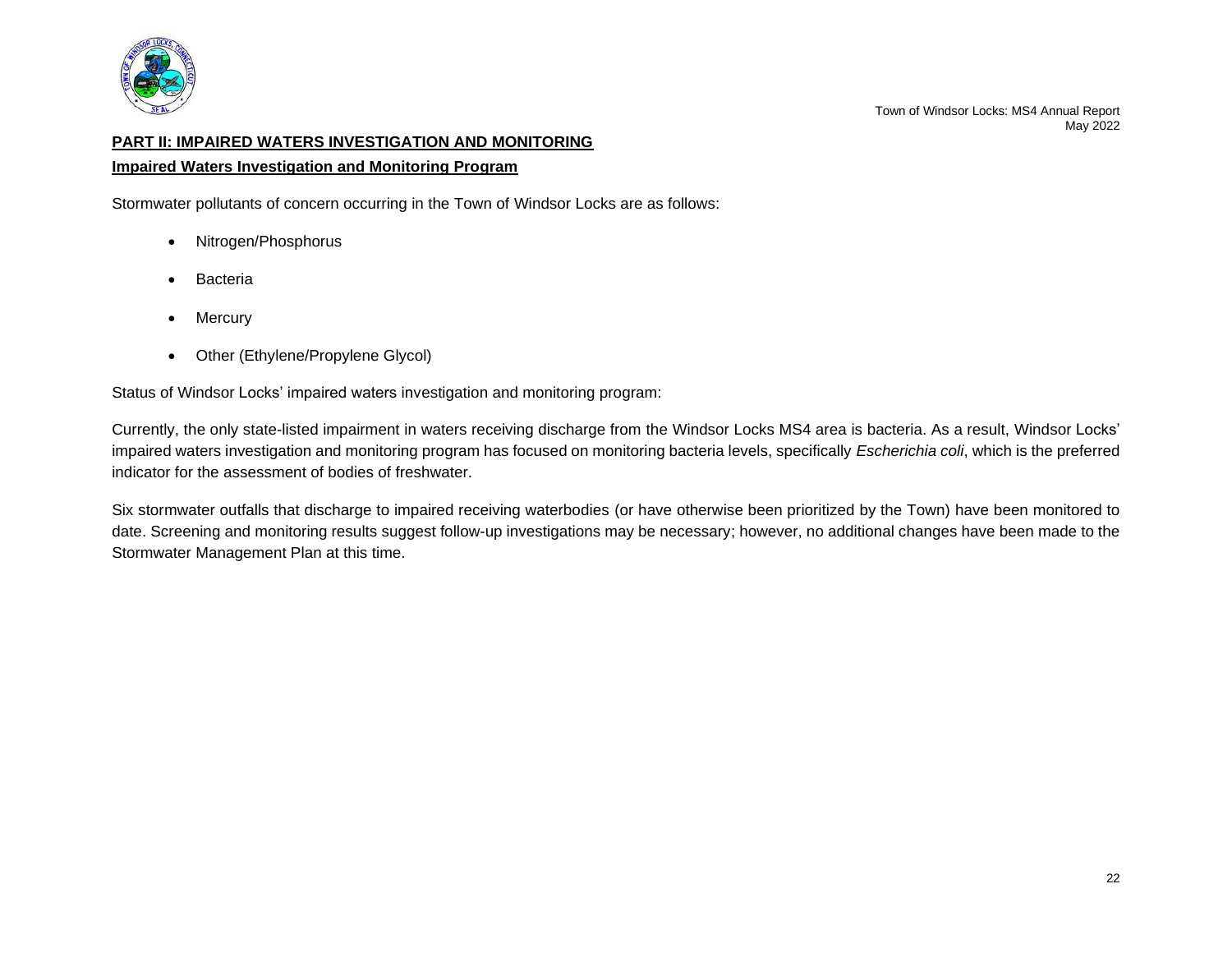

#### **Screening Data for Outfalls to Impaired Waterbodies**

#### **Table 2.1 Screening Data Collected Under 2017 Permit**

| <b>Outfall</b><br>ID | <b>Sample Date</b> | <b>Parameter</b><br>(Nitrogen, Phosphorus, Bacteria, or<br>Other pollutant of concern) | <b>Results</b>    | Name of<br>Laboratory | <b>Follow-up</b><br><b>Required?</b> |
|----------------------|--------------------|----------------------------------------------------------------------------------------|-------------------|-----------------------|--------------------------------------|
| SMI1*                | 6/28/2018          | Bacteria - E. coli                                                                     | 697 MPN/100 mL    | Phoenix               | Yes                                  |
| SEY1*                | 6/28/2018          | Bacteria - E. coli                                                                     | 3.450 MPN/100 mL  | Phoenix               | Yes                                  |
|                      | 11/23/2020         | Bacteria - E. coli                                                                     | 473 MPN/100 mL    | <b>Phoenix</b>        | Yes                                  |
| SOU <sub>1</sub> *   | 6/28/2018          | Bacteria - E. coli                                                                     | 1.220 MPN/100 mL  | Phoenix               | Yes                                  |
|                      | 11/23/2020         | Bacteria - E. coli                                                                     | No Flow           | Phoenix               | Yes                                  |
| <b>FAI1*</b>         | 6/13/2019          | Bacteria – $F$ , coli                                                                  | 17,300 MPN/100 mL | Phoenix               | Yes                                  |
|                      | 11/23/2020         | Bacteria – E. coli                                                                     | 471 MPN/100 mL    | Phoenix               | Yes                                  |
| SPR <sub>2</sub> *   | 6/13/2019          | Bacteria - E. coli                                                                     | 1,150 MPN/100 mL  | Phoenix               | Yes                                  |
|                      | 11/23/2020         | Bacteria - E. coli                                                                     | 2.100 MPN/100 mL  | Phoenix               | <b>Yes</b>                           |
| VOL1*                | 6/13/2019          | Bacteria - E. coli                                                                     | 97 MPN/100 mL     | Phoenix               | Yes**                                |
| WES2*                | 6/13/2019          | Bacteria - E. coli                                                                     | 1,940 MPN/100 mL  | Phoenix               | <b>Yes</b>                           |
|                      | 11/23/2020         | Bacteria - E. coli                                                                     | 1.550 MPN/100 mL  | Phoenix               | Yes                                  |
| WES1*                | 6/13/2019          | Bacteria – E. coli                                                                     | 3.260 MPN/100 mL  | Phoenix               | <b>Yes</b>                           |
|                      | 11/23/2020         | Bacteria – E. coli                                                                     | 3,080 MPN/100 mL  | Phoenix               | <b>Yes</b>                           |
| CEN1*                | 6/13/2019          | Bacteria - E. coli                                                                     | 906 MPN/100 mL    | Phoenix               | Yes                                  |

\*Outfall does not discharge directly to an impaired water body. However, the Town has elected to include these outfalls as priority, due to downstream flooding issues and/or other water quality considerations.

\*\*Based on total coliform exceeding 500/100 mL. *E. coli* was below threshold for follow-up.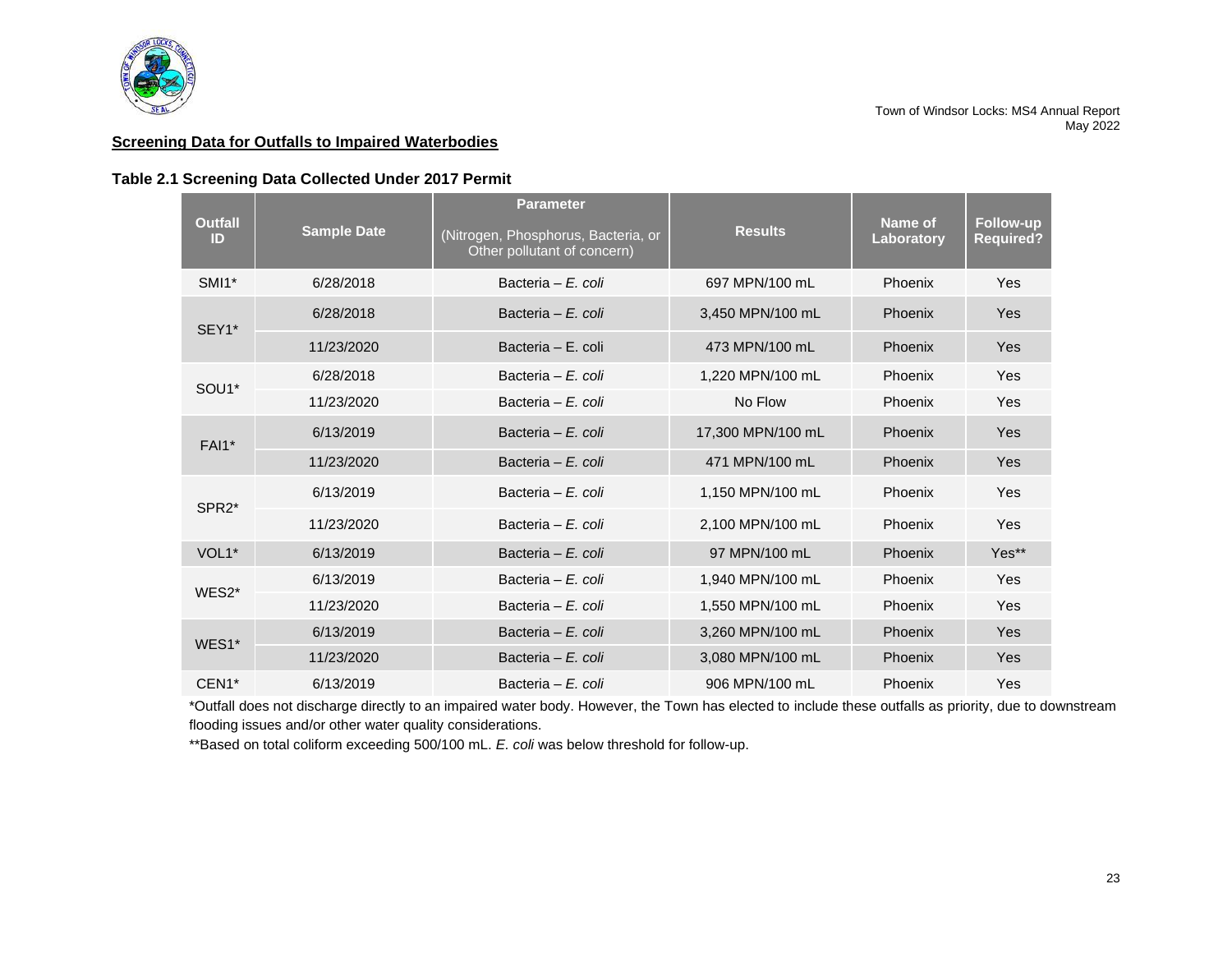

## **Follow-up Investigations**

Outside of field observations in the SPR2 catchment, the Town has not yet completed formal follow-up investigations for outfalls exceeding the pollutant threshold.

## **Prioritized Outfall Monitoring**

The Town identified six outfalls for ongoing prioritized outfall monitoring in 2021. The outfalls selected were determined to have the highest Bacteria – *E. coli* concentrations in previous sampling events. However, due to limited storm activity, these outfalls were not sampled in 2021. The Town will collect two rounds of outfall monitoring in 2022.

The results of the prioritized outfall monitoring conducted in 2020 are presented in the table below.

| <b>Outfall</b>                 |                                                                    | <b>Parameter</b>       | <b>Results</b>     | <b>Name of Laboratory</b> |  |
|--------------------------------|--------------------------------------------------------------------|------------------------|--------------------|---------------------------|--|
| <b>Sample Date</b><br>ID       | (Nitrogen, Phosphorus, Bacteria, or<br>Other pollutant of concern) | (2020)                 |                    |                           |  |
| SEY <sub>1</sub>               | 11/23/2020                                                         | Bacteria - E. coli     | 473 MPN/100 mL     | Phoenix                   |  |
|                                |                                                                    | <b>Total Coliforms</b> | >24,200 MPN/100 mL | <b>Phoenix</b>            |  |
| SOU <sub>1</sub>               | 11/23/2020                                                         | Bacteria – E. coli     | No Flow            | N/A                       |  |
|                                | <b>Total Coliforms</b>                                             | No Flow                | N/A                |                           |  |
|                                |                                                                    | Bacteria - E. coli     | 471 MPN/100 mL     | Phoenix                   |  |
| FAI1<br>11/23/2020             | <b>Total Coliforms</b>                                             | >24,200 MPN/100 mL     | <b>Phoenix</b>     |                           |  |
| SPR <sub>2</sub>               | 11/23/2020                                                         | Bacteria – E. coli     | 2,100 MPN/100 mL   | Phoenix                   |  |
|                                | <b>Total Coliforms</b>                                             | >24,200 MPN/100 mL     | Phoenix            |                           |  |
| WES <sub>2</sub><br>11/23/2020 |                                                                    | Bacteria – E. coli     | 1,550 MPN/100 mL   | <b>Phoenix</b>            |  |
|                                |                                                                    | <b>Total Coliforms</b> | >24,200 MPN/100 mL | Phoenix                   |  |
|                                |                                                                    | Bacteria - E. coli     | 3,080 MPN/100 mL   | Phoenix                   |  |
| WES <sub>1</sub>               | 11/23/2020                                                         | <b>Total Coliforms</b> | >24,200 MPN/100 mL | Phoenix                   |  |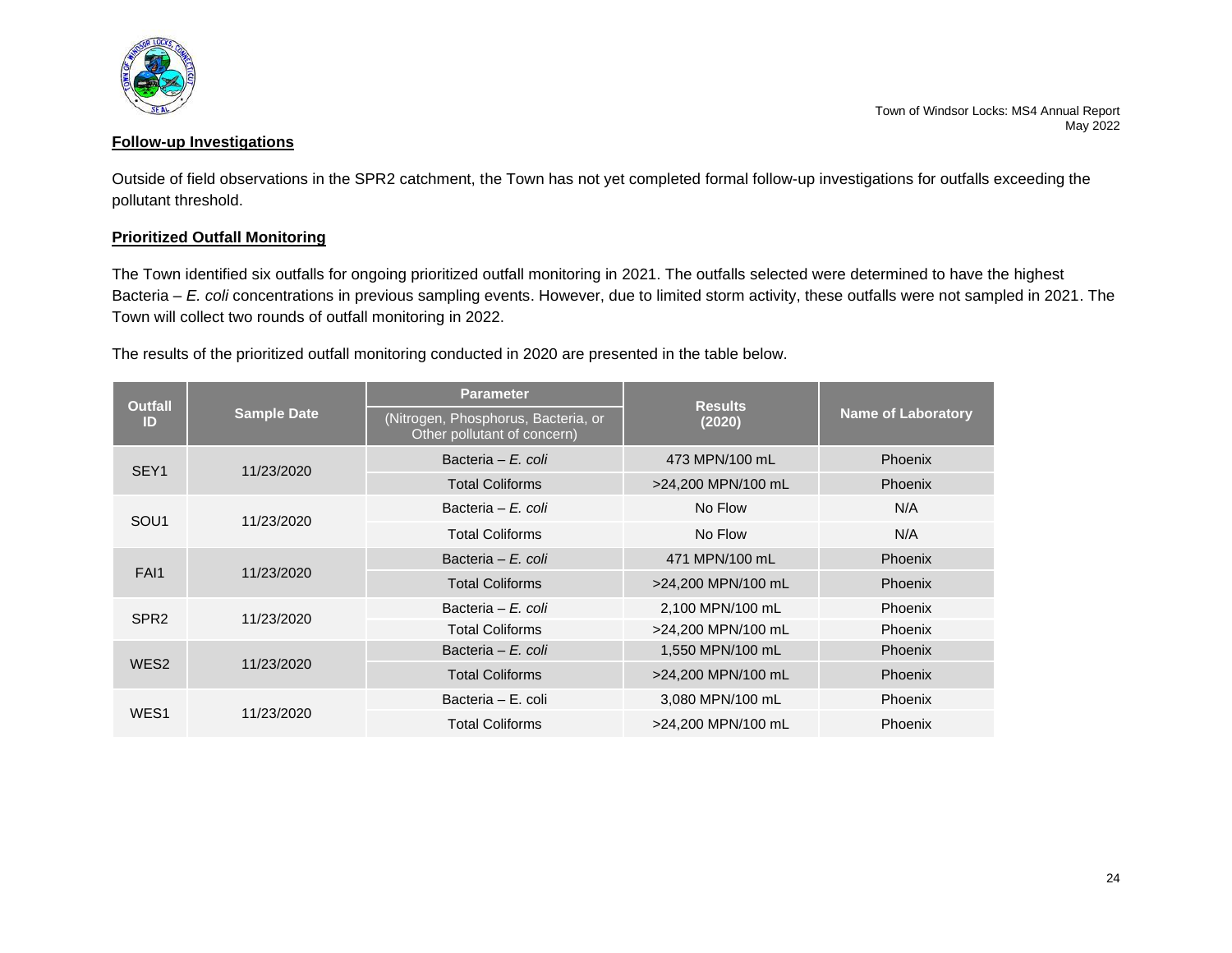

## <span id="page-26-0"></span>**PART III: ADDITIONAL IDDE PROGRAM DATA**

#### **Assessment and Priority Ranking of Catchments Data**

The Town has not yet assigned final IDDE priority rankings to catchments.

#### **Outfall and Interconnection Screening and Sampling Data**

The Town conducted dry weather outfall screening at two outfalls in 2019. One outfall (RIV1) was not observed to produce dry weather discharge, while minimal discharge was noted at the other outfall (TOW1). Monitoring results are provided Table 3.1. The extremely low discharge rate provided insufficient volume for laboratory analysis of all analytes at TOW1. However, the results obtained do not appear to be suggestive of an illicit discharge from TOW1.

#### **Table 3.1 Dry Weather Outfall Screening Data**

| <b>Site</b>      | <b>Date</b> | Ammonia (mg/L)         | Chlorine <sup>'</sup><br>(mg/L) | Conductivitv<br>(umhos/cm) | <b>Salinity</b><br>(ppt) | <b>Surfactants</b><br>(mg/L) | E. coli<br>(MPN/100 mL) |
|------------------|-------------|------------------------|---------------------------------|----------------------------|--------------------------|------------------------------|-------------------------|
| RIV <sub>1</sub> | 06/13/19    | Dr                     | Dry                             | Dry                        | Dry                      | Drv                          | Dry                     |
| TOW1*            | 06/13/19    | Insufficient<br>volume | Insufficient<br>volume          | 392                        | 0.2                      | Insufficient<br>volume       | 30                      |

\*Observations of this outfall and surroundings suggest that groundwater infiltration may be a seasonal source of dry weather flow

The Town also conducted wet weather IDDE outfall screening for outfalls that discharge to priority waters in 2019. Monitoring results are provided in Table 3.2.

Five of the six locations exceeded at least one benchmark for the tested analytes (primarily *E. coli*). However, of the outfalls sampled, SPR2 was the only location that exceeded more than one benchmark (surfactants and *E. coli*). Additionally, a flow of foam with a soapy odor was observed discharging into Paper Mill Brook from this outfall. Therefore, SPR2 is likely to be source of illicit discharge from the MS4. Initial visual investigations of the SPR2 catchment on the date of sampling were unable to identify a source of the foamy discharge.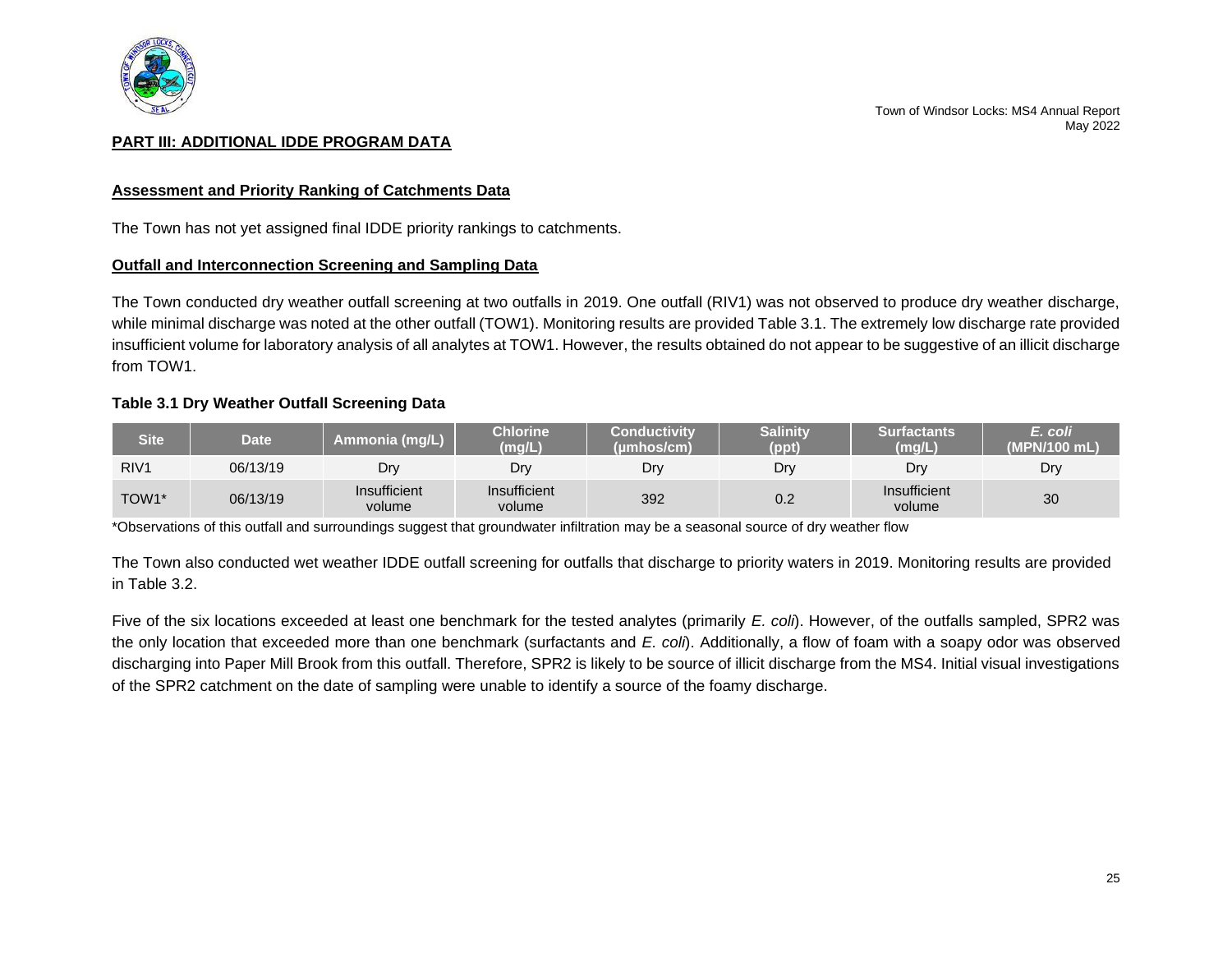

|                  |             | <b>.</b>                 |                           |                                   |                          |                              |                  |
|------------------|-------------|--------------------------|---------------------------|-----------------------------------|--------------------------|------------------------------|------------------|
| <b>Site</b>      | <b>Date</b> | <b>Ammonia</b><br>(mg/L) | <b>Chlorine</b><br>(mg/L) | <b>Conductivity</b><br>(umhos/cm) | <b>Salinity</b><br>(ppt) | <b>Surfactants</b><br>(mg/L) | E. coli<br>(MPN) |
| FAI1             | 06/13/19    | 0.38                     | < 0.02                    | 84                                | 0.1                      | 0.19                         | 17,300           |
| SPR <sub>2</sub> | 06/13/19    | 0.33                     | < 0.02                    | 81                                | 0.1                      | 15.8                         | 1,150            |
| VOL <sub>1</sub> | 06/13/19    | 0.13                     | < 0.02                    | 1,220                             | $<$ 2                    | 0.07                         | 97               |
| WES2             | 06/13/19    | 0.34                     | < 0.02                    | 117                               | 0.1                      | 0.21                         | 1,940            |
| WES1             | 06/13/19    | 0.22                     | 0.02                      | 107                               | 0.1                      | 0.14                         | 3,260            |
| CEN <sub>1</sub> | 06/13/19    | 0.12                     | < 0.02                    | 517                               | 0.3                      | 0.13                         | 906              |

## **Table 3.2 Wet Weather Outfall Screening Data**

## **Catchment Investigation Data**

The Town has not yet initiated formal catchment investigations for IDDE. However, initial visual field investigations were conducted in the catchment for outfall SPR2 on June 13, 2019 to ascertain whether a source of the observed soapy discharge could be located. No sources were observed.